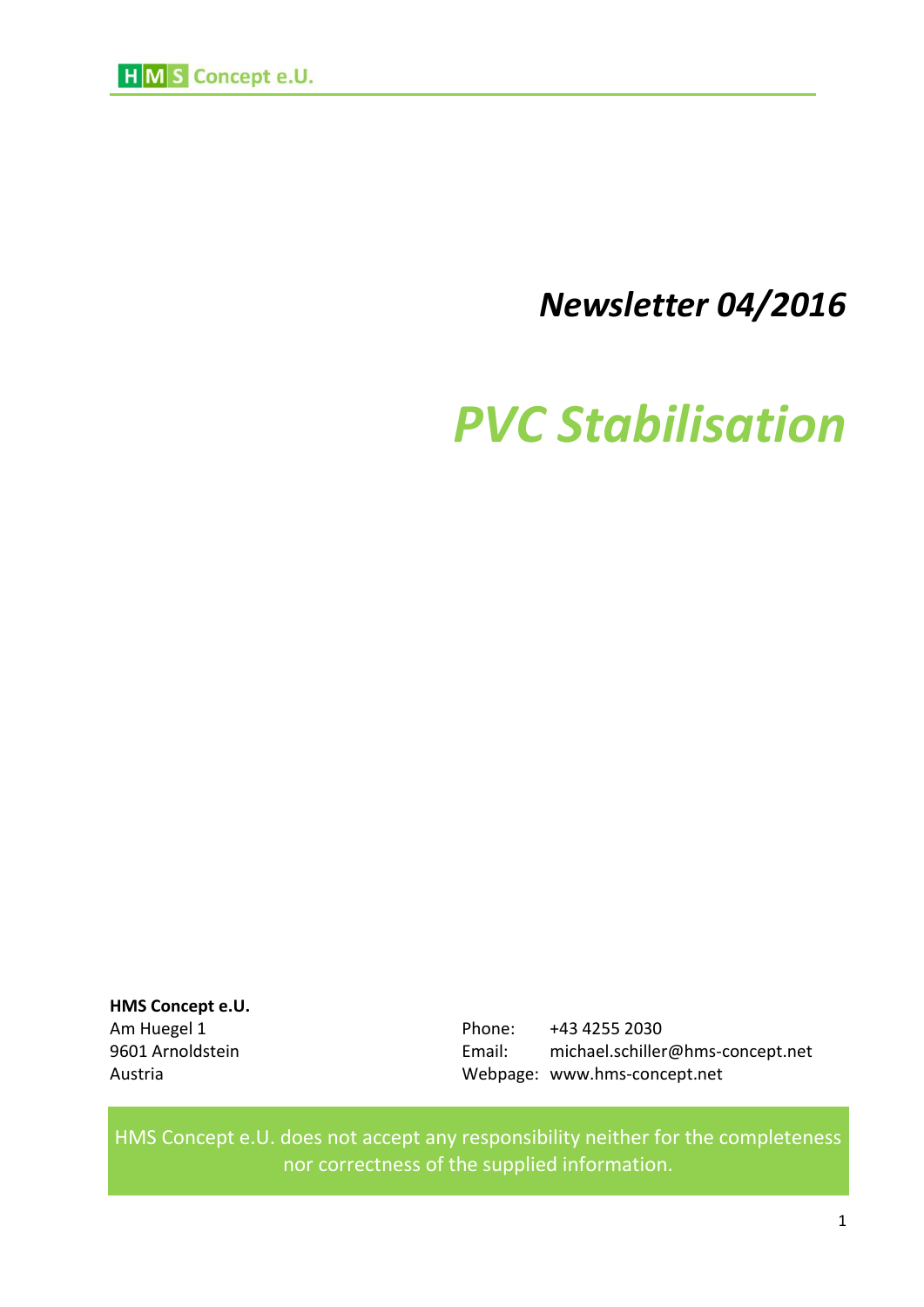ANSWER 1 AN 164:383964 TI Process for production of PVC profiled material with phosphogypsum as filler IN Yang, Yongbin; Yang, Bulei; Xiang, Qianyong; Li, Zegang; Wang, Wei PA Guizhou Kailin Group Co., Ltd., Peop. Rep. China SO Faming Zhuanli Shenqing, 5pp. CODEN: CNXXEV DT Patent LA Chinese FAN.CNT 1 PATENT NO. KIND DATE APPLICATION NO. DATE --------------- ---- -------- --------------------- -------- A 20160224 CN 2015-10845127 20151129 <--P1 CN 105348686<br>PRAI CN 2015-10845127 20151129 AB The PVC profiled material is prepared from polyvinyl chloride resin 70- 100, phosphogypsum 30-45, stabilizer (calcium carboxylate and zinc acetylacetonate) 3-6, antioxidant (carbamate ester, ester groupcontaining phenol, etc.) 0.5-2, lubricant (stearyl alc., paraffin, etc.) 1-2, and compound plasticizer (palm oil, dioctyl phthalate, etc.) 5-10 parts. The production process includes pulverizing phosphogypsum, soaking in calcium hydroxide solution with mass concentration of 10-40%, dewatering, calcining at 600-900°, soaking in water, dewatering, calcining at 163-400° to obtain anhydrite, and grinding into 400-800 mesh powder; heating the anhydrite powder, polyvinyl chloride resin, stabilizer, antioxidant, lubricant and compound plasticizer to 120-135°, stirring for mixing for above 10 min, and discharging while keeping the material temperature at 60-80°; performing extrusion forming at firstsection cylinder temperature of 150-170°, second-section cylinder temperature of 163-180° and third-section cylinder temperature of 120- 150°; and performing cooling forming, and cutting. ANSWER 2 AN 164:383962 TI Cable insulation material with heat-aging resistance IN Wang, Weisong PA Peop. Rep. China SO Faming Zhuanli Shenqing, 4pp. CODEN: CNXXEV DT Patent LA Chinese FAN.CNT 1 PATENT NO. KIND DATE APPLICATION NO. DATE --------------- ---- -------- --------------------- -------- PI CN 105348654 A 20160224 CN 2015-10837527 20151126 <-- PRAI CN 2015-10837527 20151126 AB The title cable insulation material is composed of (by weight parts) ethylene-propylene-diene monomer 100, PVC resin 40-50, polytetrafluoroethylene 8-12, dicumyl peroxide 6-8, nitrile butadiene powder 10-15, tri-Et citrate 6-8, high glue powder 4-5, pentaerythritol 1-2, flame retardant smoke suppressant (mixture of antimonous oxide, aluminum hydroxide and magnesium hydroxide) 2-4, modification filler (mixture of jade nanopowder, zinc palmitate and bentonite) 18-22, heat stabilizer (mixture of trioctyl trimellitate and boron nitride) 3-5, dysprosium oxide 0.6-0.8, and dispersant (mixture of PE wax, paraffin and zinc stearate) 2-3. The inventive cable insulation material has low smoke and small amount of toxic gas when being burned, excellent heat resistance, aging resistance, elec. insulation, environmental friendliness, dampness/heat resistance and long service life, and is free

of halogen.

2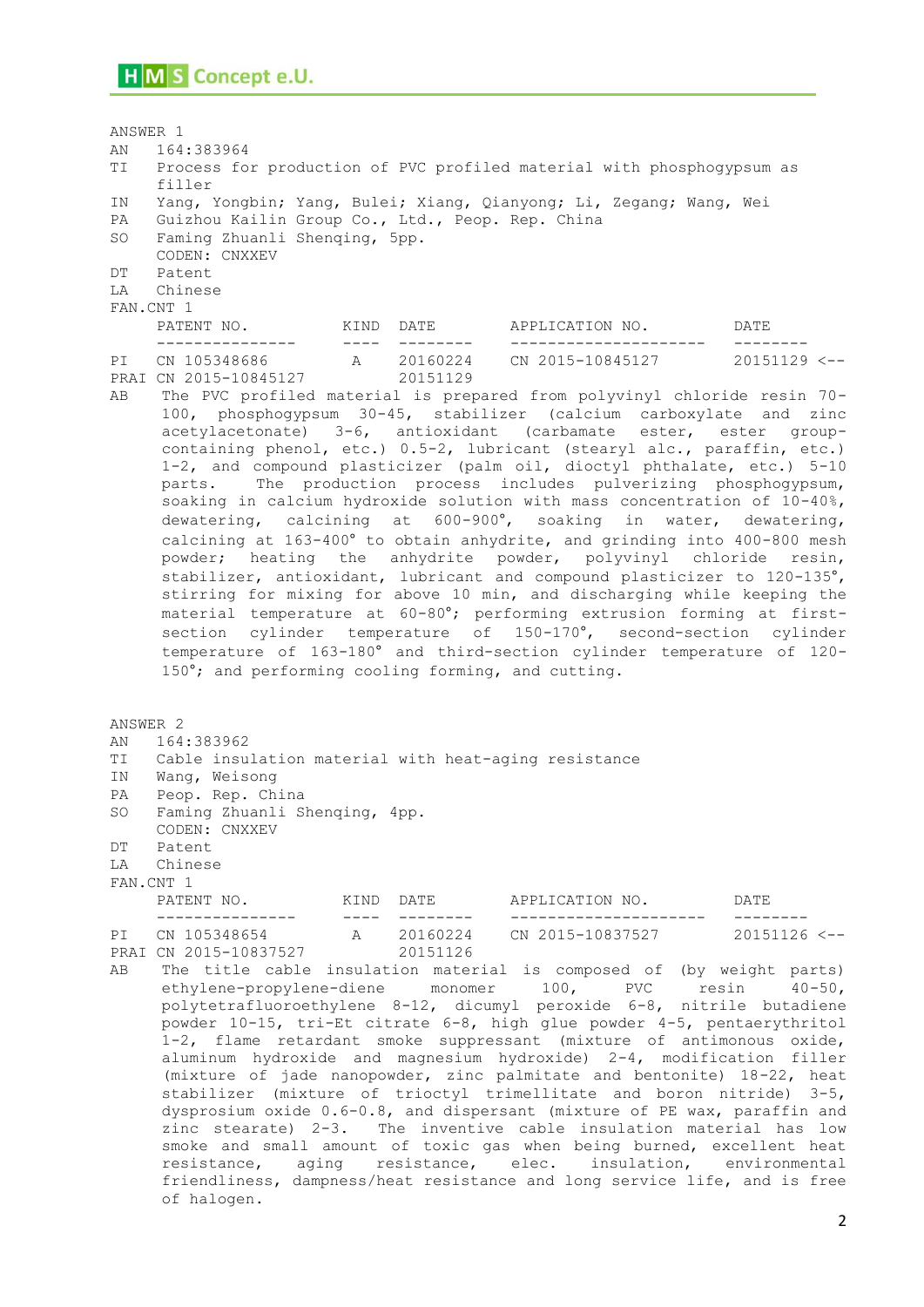ANSWER 3 AN 164:373258 TI Calcium-based hydrotalcite-containing composite heat stabilizer for polyvinyl chloride (PVC) IN Lin, Yanjun; Rao, Zhi; Li, Kaitao PA Beijing University of Chemical Technology, Peop. Rep. China SO Faming Zhuanli Shenqing, 7pp. CODEN: CNXXEV DT Patent LA Chinese FAN.CNT 1 PATENT NO. KIND DATE APPLICATION NO. DATE --------------- ---- -------- --------------------- -------- A 20160224 CN 2015-10821425 20151123 <--PRAI CN 2015-10821425 20151123 AB The title calcium-based hydrotalcite-containing composite heat stabilizer for polyvinyl chloride (PVC) comprises calcium-based hydrotalcite 20-60, calcium soap (calcium stearate, calcium benzoate, etc.) 15-55, zinc soap (zinc stearate, zinc benzoate, etc.) 5-40, lubricant (paraffin, stearic acid, etc.) 15-35, antioxidant (antioxidant 1076, antioxidant 1010, etc.) 1-6, light stabilizer (HALS-944, HALS-770, etc.) 1-6 and chelating agent (phosphite or  $\beta$ -diketone) 4-12 weight parts. ANSWER 4 AN 164:350835 TI Stabilizer composition for vinyl chloride resin, vinyl chloride resin composition using said stabilizer composition, and molded article obtained from said resin composition IN Mitamura, Ryusuke; Mitsudera, Taro; Tanaka, Kazumasa PA Adeka Corporation, Japan SO PCT Int. Appl., 40pp. CODEN: PIXXD2 DT Patent LA Japanese FAN.CNT 1<br>PATENT NO. PATENT NO. KIND DATE APPLICATION NO. DATE --------------- ---- -------- --------------------- -------- PI WO 2016035315 A1 20160310 WO 2015-JP4402 20150831 <-- W: AE, AG, AL, AM, AO, AT, AU, AZ, BA, BB, BG, BH, BN, BR, BW, BY, BZ, CA, CH, CL, CN, CO, CR, CU, CZ, DE, DK, DM, DO, DZ, EC, EE, EG, ES, FI, GB, GD, GE, GH, GM, GT, HN, HR, HU, ID, IL, IN, IR, IS, KE, KG, KN, KP, KR, KZ, LA, LC, LK, LR, LS, LU, LY, MA, MD, ME, MG, MK, MN, MW, MX, MY, MZ, NA, NG, NI, NO, NZ, OM, PA, PE, PG, PH, PL, PT, QA, RO, RS, RU, RW, SA, SC, SD, SE, SG, SK, SL, SM, ST, SV, SY, TH, TJ, TM, TN, TR, TT, TZ, UA, UG, US, UZ, VC, VN, ZA, ZM, ZW RW: AL, AT, BE, BG, CH, CY, CZ, DE, DK, EE, ES, FI, FR, GB, GR, HR, HU, IE, IS, IT, LT, LU, LV, MC, MK, MT, NL, NO, PL, PT, RO, RS, SE, SI, SK, SM, TR, BF, BJ, CF, CG, CI, CM, GA, GN, GQ, GW, KM, ML, MR, NE, SN, TD, TG, BW, GH, GM, KE, LR, LS, MW, MZ, NA, RW, SD, SL, ST, SZ, TZ, UG, ZM, ZW, AM, AZ, BY, KG, KZ, RU, TJ, TM PRAI JP 2014-180114 A 20140904 AB The present invention is a stabilizer composition for vinyl chloride resin containing (A) an organic acid calcium salt and/or an organic acid zinc salt, (B) a  $\beta$ -diketone compound, and (C) a blue pigment, wherein the

stabilizer composition for vinyl chloride resin has a mass ratio [(A):(B)] of component (A) and component (B) in the range of 99.9:0.1-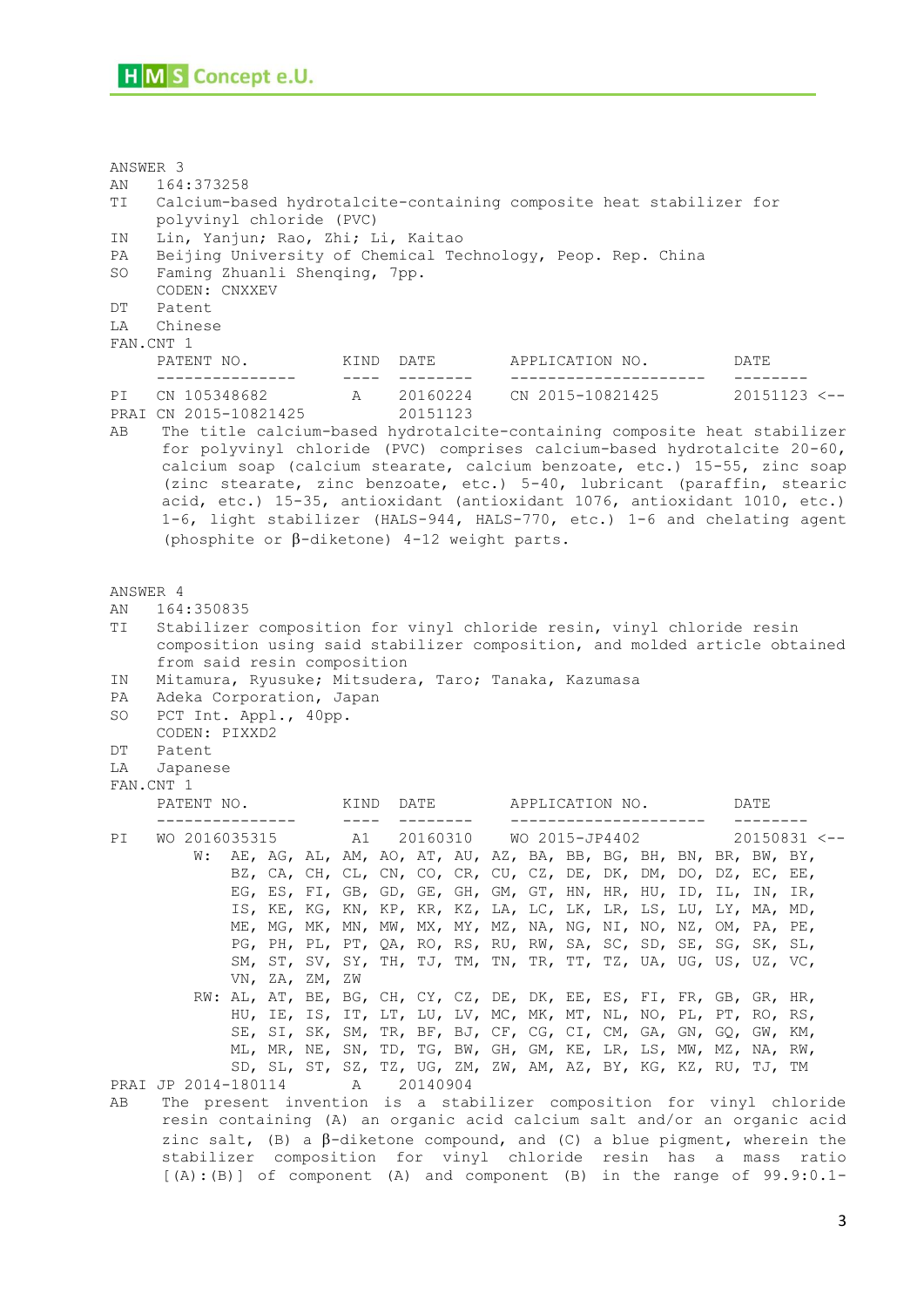|                                                    | 15.0:85.0, and component (C) is 0.1-5.0 parts by mass per 100 total parts<br>by mass of component (A) and component (B).                                                                                                                                                                                                                               |                                                                                                                                                                                                                                                                                                                                                                                              |                                             |                                                |                                                                                                                                                                                                                                                                                                                                                                                                                                                                                                                                                                                                             |  |  |  |
|----------------------------------------------------|--------------------------------------------------------------------------------------------------------------------------------------------------------------------------------------------------------------------------------------------------------------------------------------------------------------------------------------------------------|----------------------------------------------------------------------------------------------------------------------------------------------------------------------------------------------------------------------------------------------------------------------------------------------------------------------------------------------------------------------------------------------|---------------------------------------------|------------------------------------------------|-------------------------------------------------------------------------------------------------------------------------------------------------------------------------------------------------------------------------------------------------------------------------------------------------------------------------------------------------------------------------------------------------------------------------------------------------------------------------------------------------------------------------------------------------------------------------------------------------------------|--|--|--|
| ANSWER 5<br>AN<br>TI<br>ΙN<br>PA<br>SO<br>DT<br>LA | 164:350449<br>Calcium zinc heat stabilizer with surface antibacterial function for<br>polyvinyl chloride<br>Shi, Yanqin; Wang, Xu; Chen, Si; Ma, Meng; Wu, Bozhen; Xu, Xiaopeng; Wang,<br>Muyan; Ying, Jie<br>Zhejiang University of Technology, Peop. Rep. China<br>Faming Zhuanli Shenging, 16pp.<br>CODEN: CNXXEV<br>Patent<br>Chinese<br>FAN.CNT 1 |                                                                                                                                                                                                                                                                                                                                                                                              |                                             |                                                |                                                                                                                                                                                                                                                                                                                                                                                                                                                                                                                                                                                                             |  |  |  |
|                                                    | PATENT NO. KIND DATE                                                                                                                                                                                                                                                                                                                                   |                                                                                                                                                                                                                                                                                                                                                                                              |                                             | APPLICATION NO. DATE                           |                                                                                                                                                                                                                                                                                                                                                                                                                                                                                                                                                                                                             |  |  |  |
| PI<br><b>OS</b><br>AB                              | ----------------<br>CN 105315574 A 20160210 CN 2015-10658743 20151012 <--<br>PRAI CN 2015-10658743<br>MARPAT 164:350449<br>uracil.<br>stabilization and surface antibacterial functions for PVC.                                                                                                                                                       | $\qquad \qquad - - - -$                                                                                                                                                                                                                                                                                                                                                                      | 20151012                                    |                                                | The calcium zinc heat stabilizer is composed of main stabilizer 50-80 and<br>auxiliary stabilizer 20-50 parts, wherein the main stabilizer comprises<br>zinc quinolone 10-50 and calcium quinolone 10-70 parts; and the auxiliary<br>stabilizer is one or more of tri-Ph phosphite, epoxidized soybean oil,<br>octyl epoxy stearate, pentaerythritol, dipentaerythritol, sorbitol,<br>trimethylolpropane, dibenzoyl methane, stearoyl benzoyl methane and<br>The inventive calcium zinc heat stabilizer has good heat                                                                                       |  |  |  |
| ANSWER 6<br>AN<br>ΤI<br>ΙN<br>PA<br>SO<br>DT<br>LA | 164:350384<br>An organic transparent composite thermal stabilizer, its preparation<br>method and application<br>Chen, Si; Wang, Xu; Wang, Muyan; Wu, Bozhen; Ma, Meng; Shi, Yanqin<br>Zhejiang University of Technology, Peop. Rep. China<br>Faming Zhuanli Shenqing, 10pp.<br>CODEN: CNXXEV<br>Patent<br>Chinese<br>FAN.CNT 1                         |                                                                                                                                                                                                                                                                                                                                                                                              |                                             |                                                |                                                                                                                                                                                                                                                                                                                                                                                                                                                                                                                                                                                                             |  |  |  |
| PI<br>OS.<br>AВ                                    | PATENT NO. KIND DATE<br>________________<br>CN 105315485<br>PRAI CN 2015-10750773<br>MARPAT 164:350384                                                                                                                                                                                                                                                 | $\frac{1}{2} \frac{1}{2} \frac{1}{2} \frac{1}{2} \frac{1}{2} \frac{1}{2} \frac{1}{2} \frac{1}{2} \frac{1}{2} \frac{1}{2} \frac{1}{2} \frac{1}{2} \frac{1}{2} \frac{1}{2} \frac{1}{2} \frac{1}{2} \frac{1}{2} \frac{1}{2} \frac{1}{2} \frac{1}{2} \frac{1}{2} \frac{1}{2} \frac{1}{2} \frac{1}{2} \frac{1}{2} \frac{1}{2} \frac{1}{2} \frac{1}{2} \frac{1}{2} \frac{1}{2} \frac{1}{2} \frac{$ | $- - - - - - - -$<br>A 20160210<br>20151105 | APPLICATION NO. DATE<br>______________________ | $- - - - - - - -$<br>CN 2015-10750773 20151105 <--<br>The an organic transparent composite thermal stabilizer includes urea<br>derivative (I) 10-55, epoxy compound 25-90, phosphite compound 15-90 and<br>$\beta$ -dione 1-10 parts. The epoxy compound is epoxidized soybean oil,<br>epoxidized sunflower oil or epoxidized undecanoic acid Me ester. The $\beta$ -<br>dione is stearoyl benzoyl methane or dibenzoyl methane. The preparation<br>method of the thermal stabilizer includes mixing materials, and stirring<br>at $70-120^{\circ}$ and $40-80$ rpm for $10-30$ min The organic transparent |  |  |  |

at 70-120° and 40-80 rpm for 10-30 min. The organic transparent composite thermal stabilizer has excellent thermal stability and outstanding transparency, and can be widely used in PVC manufacture field.

ANSWER 7 AN 164:339183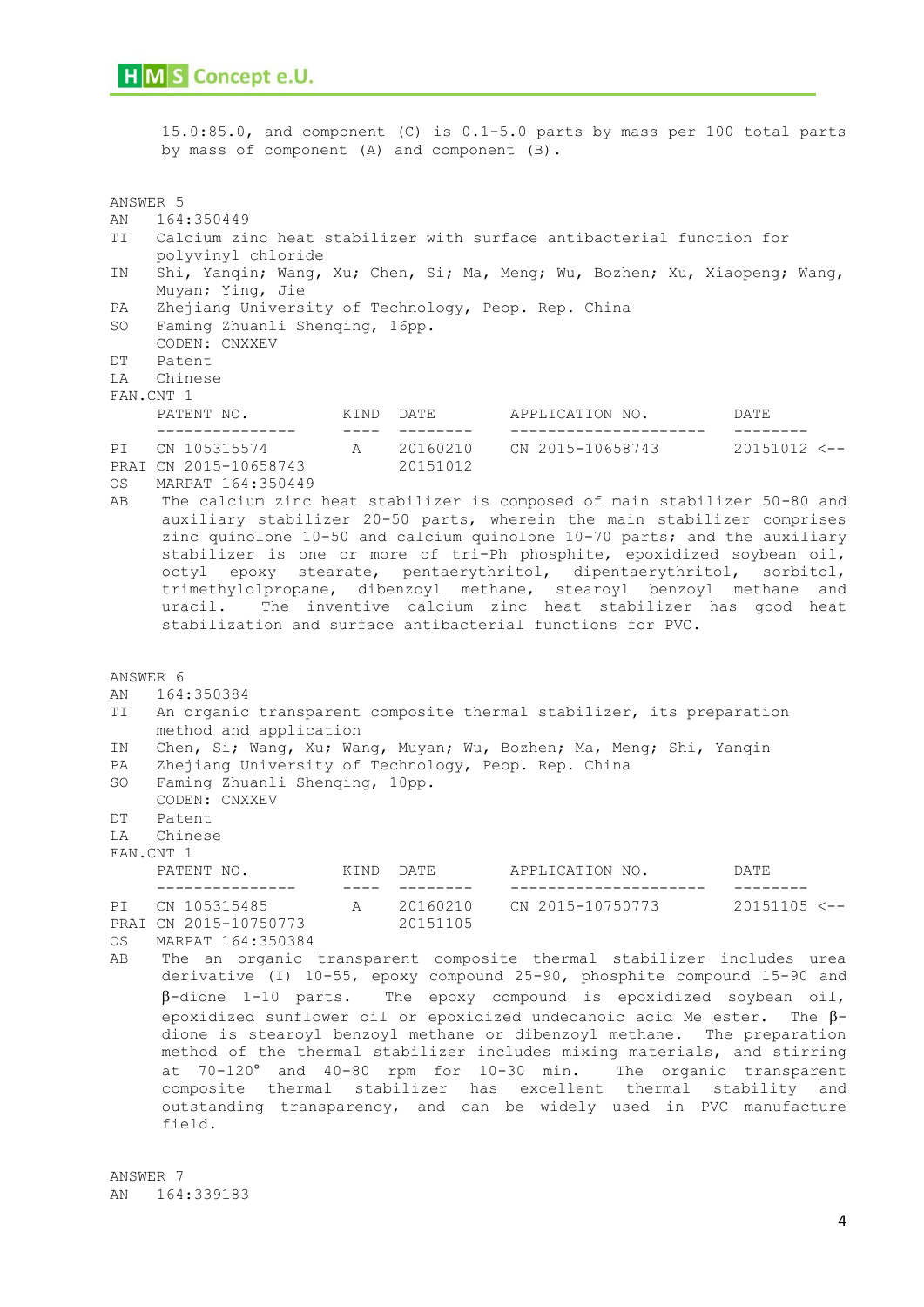TI PVC pellet producing process IN Gao, Zhibing; Han, Jinquan; Ma, Jianxin PA Nantong Huiyuan Plastic Co., Ltd., Peop. Rep. China SO Faming Zhuanli Shenqing, 5pp. CODEN: CNXXEV DT Patent LA Chinese FAN.CNT 1 PATENT NO. KIND DATE APPLICATION NO. DATE --------------- ---- -------- --------------------- -------- PI CN 105313240 A 20160210 CN 2014-10249148 20140609 <-- PRAI CN 2014-10249148 20140609 AB The title PVC pellet is composed of polyvinyl chloride 100, filler 10-20, plasticizer 10-20, heat stabilizer 2-3, lubricant 1-2 and antioxidant 2-5 weight parts. The PVC pellet is produced by the steps of: preparing raw materials, mixing, heating and stirring, cooling, granulating, cooling, and packaging. ANSWER 8 AN 164:339069 TI Hydroxybenzophenone-based stabilizers and polymers end-capped with the stabilizers IN Pollino, Joel; Srinivasan, Satchit PA Solvay Specialty Polymers USA, LLC, USA SO PCT Int. Appl., 34pp. CODEN: PIXXD2 DT Patent LA English FAN.CNT 1 PATENT NO. KIND DATE APPLICATION NO. DATE --------------- ---- -------- --------------------- -------- PI WO 2016034689 A1 20160310 WO 2015-EP70191 20150903 W: AE, AG, AL, AM, AO, AT, AU, AZ, BA, BB, BG, BH, BN, BR, BW, BY, BZ, CA, CH, CL, CN, CO, CR, CU, CZ, DE, DK, DM, DO, DZ, EC, EE, EG, ES, FI, GB, GD, GE, GH, GM, GT, HN, HR, HU, ID, IL, IN, IR, IS, JP, KE, KG, KN, KP, KR, KZ, LA, LC, LK, LR, LS, LU, LY, MA, MD, ME, MG, MK, MN, MW, MX, MY, MZ, NA, NG, NI, NO, NZ, OM, PA, PE, PG, PH, PL, PT, QA, RO, RS, RU, RW, SA, SC, SD, SE, SG, SK, SL, SM, ST, SV, SY, TH, TJ, TM, TN, TR, TT, TZ, UA, UG, US, UZ, VC, VN, ZA, ZM, ZW RW: AL, AT, BE, BG, CH, CY, CZ, DE, DK, EE, ES, FI, FR, GB, GR, HR, HU, IE, IS, IT, LT, LU, LV, MC, MK, MT, NL, NO, PL, PT, RO, RS, SE, SI, SK, SM, TR, BF, BJ, CF, CG, CI, CM, GA, GN, GQ, GW, KM, ML, MR, NE, SN, TD, TG, BW, GH, GM, KE, LR, LS, MW, MZ, NA, RW, SD, SL, ST, SZ, TZ, UG, ZM, ZW, AM, AZ, BY, KG, KZ, RU, TJ, TM PRAI US 2014-62046011 P 20140904 AB The hydroxybenzophenone-based compds. are used to improve UV, thermal, and thermo-oxidative stability of high performance aromatic polymers in a blend or as end-cappers of the same polymers. RE CITED REFERENCES (1) COLEMAN RALPH A; US 3391110 A 1968 HCA (2) Colquhoun, H; Macromolecules, 10.1021/ma0517796 2005, V38(25), P10413 HCA (3) SASSI THOMAS PATRICK; US 6537670 B1 2003 HCA ANSWER 9 AN 164:338999 TI Hydrotalcite-rare earth maleate composite environmentally-friendly

stabilizer for PVC and preparation method thereof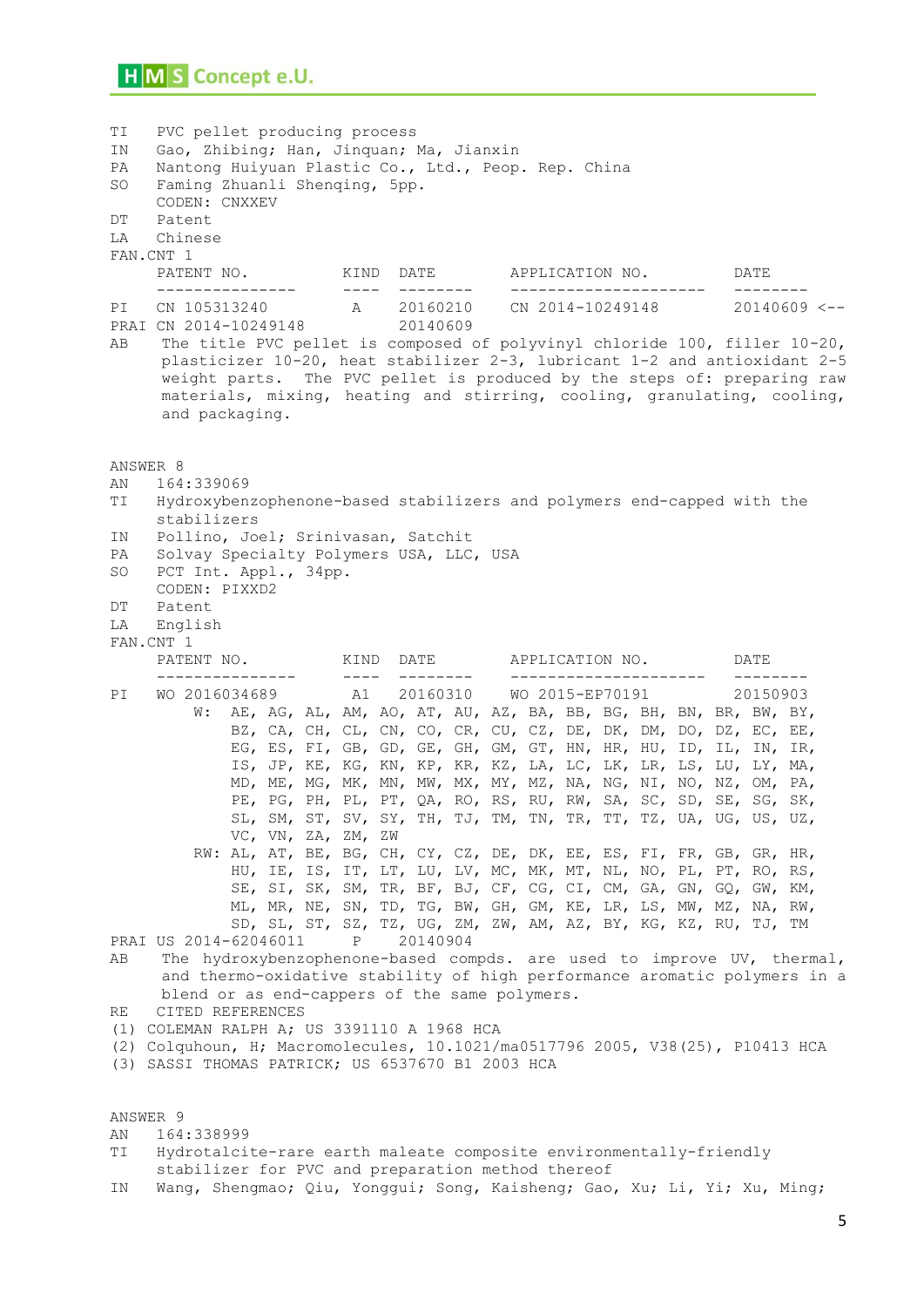Xiao, Dushan; Sun, Rongxing PA Anhui Hwasu Corp., Peop. Rep. China SO Faming Zhuanli Shenqing, 5pp. CODEN: CNXXEV DT Patent LA Chinese FAN.CNT 1 PATENT NO. KIND DATE APPLICATION NO. DATE --------------- ---- -------- --------------------- -------- A 20160203 CN 2015-10793165 20151118 <--PRAI CN 2015-10793165 20151118 AB The invention involves hydrotalcite-rare earth maleate composite environmentally-friendly stabilizer for PVC and preparation method thereof. The stabilizer is prepared from (by weight parts) modified zincaluminum hydrotalcite 20-30, methyltin mercaptide-181 10-12, lanthanum maleate 6-9, isooctyl diPh phosphite 1-3, calcium stearate 3-6, epoxy fatty acid Me ester 2-4, Bu methacrylate 16-20, polyvinyl alc. 1-2, 2 hydroxy-4-methoxybenzophenone 1-2, and wollastonite powder 5-10. The inventive PVC stabilizer has good thermal stability and processing property, environmental friendliness, no toxicity and low cost, has good plastifying property in PVC processing, and can reduce balancing torque. ANSWER 10 AN 164:338998 TI Hydrotalcite-tin maleate composite environmental-friendly heat stabilizer for PVC and preparation method thereof IN Wang, Shengmao; Qiu, Yonggui; Song, Kaisheng; Gao, Xu; Li, Yi; Xu, Ming; Xiao, Dushan; Sun, Rongxing PA Anhui Hwasu Corp., Peop. Rep. China SO Faming Zhuanli Shenqing, 5pp. CODEN: CNXXEV DT Patent LA Chinese FAN.CNT 1 PATENT NO. KIND DATE APPLICATION NO. DATE --------------- ---- -------- --------------------- -------- PI CN 105295250 A 20160203 CN 2015-10793163 20151118 <--<br>PRAI CN 2015-10793163 20151118 PRAI CN 2015-10793163 AB The title stabilizer is prepared from modified Mg-Al hydrotalcite 20-30, tin maleate 10-12, lanthanum salicylate 6-9, tri-Et phosphite 1-3, barium stearate 3-6, epoxy soybean oil 2-4, polypropylene adipate 10-13,  $\beta$ diketone  $2-3$ , isomaltitol  $5-6$ ,  $2, 4$ ,  $6-$ tris( $2$ '-n-butoxyphenyl)-1,3,5triazine 2-3, oxidized polyethylene wax 1-3, and celestite powder 10-12 parts. ANSWER 11 AN 164:338997 TI Hydrotalcite-rare earth composite environmentally-friendly stabilizer for PVC and preparation method thereof IN Wang, Shengmao; Qiu, Yonggui; Song, Kaisheng; Gao, Xu; Li, Yi; Xu, Ming; Xiao, Dushan; Sun, Rongxing PA Anhui Hwasu Corp., Peop. Rep. China SO Faming Zhuanli Shenqing, 5pp. CODEN: CNXXEV DT Patent LA Chinese FAN.CNT 1 PATENT NO. KIND DATE APPLICATION NO. DATE --------------- ---- -------- --------------------- --------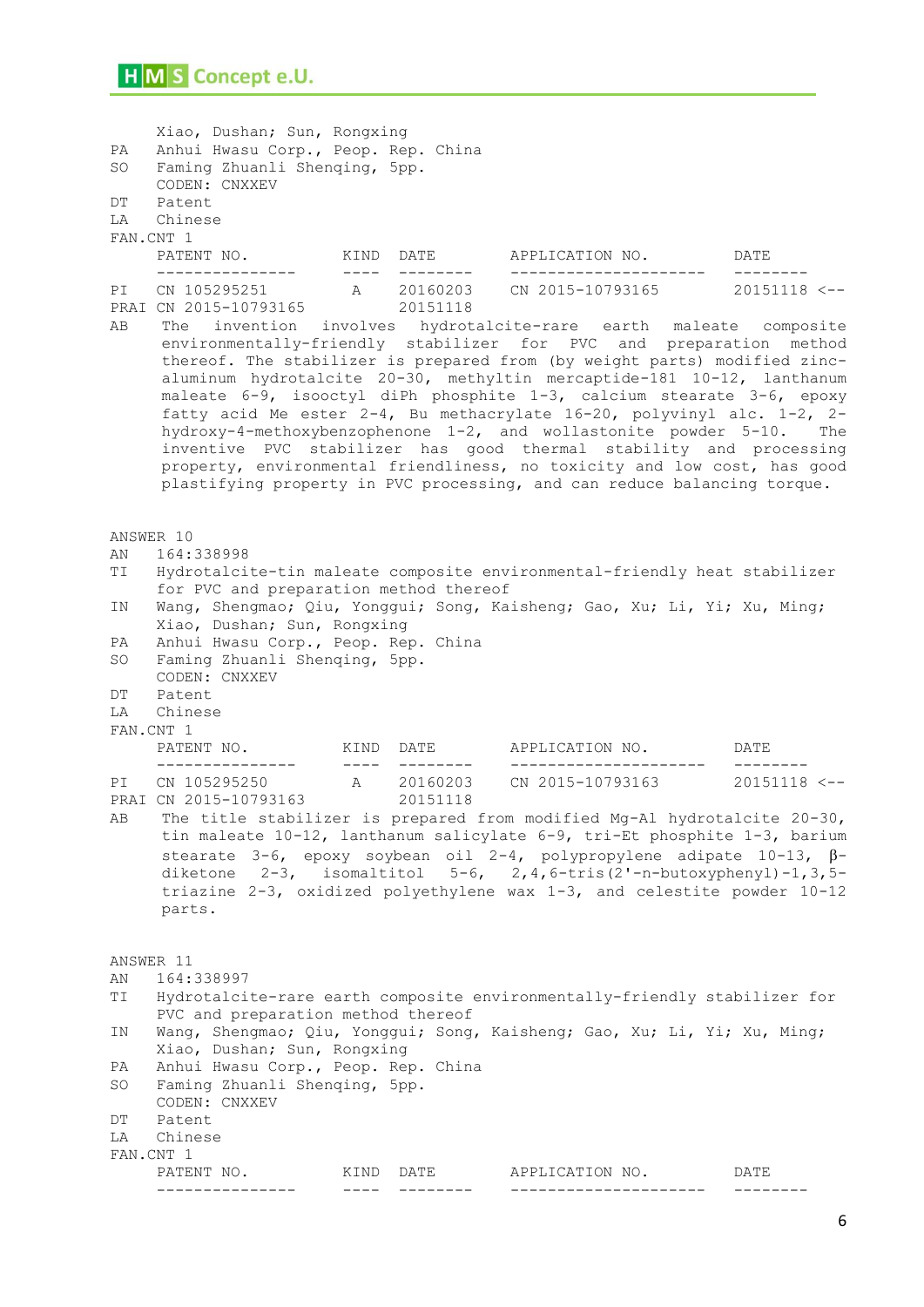| PI | CN 105295249<br>PRAI CN 2015-10793160                                                                                         |                                                                                                                                                                                                                                                                                                                                                                                              | 20151118                            |                        | A 20160203 CN 2015-10793160 20151118 <--                                                                                                                                                                                                                                                                                                                                                                                                                                                                                                                                                                                                                                                 |
|----|-------------------------------------------------------------------------------------------------------------------------------|----------------------------------------------------------------------------------------------------------------------------------------------------------------------------------------------------------------------------------------------------------------------------------------------------------------------------------------------------------------------------------------------|-------------------------------------|------------------------|------------------------------------------------------------------------------------------------------------------------------------------------------------------------------------------------------------------------------------------------------------------------------------------------------------------------------------------------------------------------------------------------------------------------------------------------------------------------------------------------------------------------------------------------------------------------------------------------------------------------------------------------------------------------------------------|
| AВ | friendly stabilizer for PVC and preparation method thereof.<br>property in PVC processing, and can reduce balancing torque.   |                                                                                                                                                                                                                                                                                                                                                                                              |                                     |                        | The invention provides hydrotalcite-rare earth composite environmentally-<br>The<br>stabilizer is prepared from (by weight parts) modified magnesium-aluminum<br>hydrotalcite 20-30, dimethyltin dichloride 8-10, lanthanum salicylate 6-<br>9, tri-Ph phosphite 1-3, trioctyl trimellitate 15-17, magnesium stearate<br>3-6, epoxy sunflower oil 2-4, tetramethylol cyclohexanol 5-6, 2-hydroxy-<br>4-n-octyloxybenzophenone 1-2, castor wax 1-2, zinc stearate 3-5,<br>magnesium oxide 4-5, and barium sulfate 10-13. The inventive PVC<br>stabilizer has good thermal stability and processing property,<br>environmental friendliness, no toxicity and low cost, has good plasticing |
|    | ANSWER 12                                                                                                                     |                                                                                                                                                                                                                                                                                                                                                                                              |                                     |                        |                                                                                                                                                                                                                                                                                                                                                                                                                                                                                                                                                                                                                                                                                          |
| AN | 164:338996                                                                                                                    |                                                                                                                                                                                                                                                                                                                                                                                              |                                     |                        |                                                                                                                                                                                                                                                                                                                                                                                                                                                                                                                                                                                                                                                                                          |
| ΤI | Hydrotalcite-lanthanum dimer acid composite environmental-friendly heat<br>stabilizer for PVC and preparation method thereof  |                                                                                                                                                                                                                                                                                                                                                                                              |                                     |                        |                                                                                                                                                                                                                                                                                                                                                                                                                                                                                                                                                                                                                                                                                          |
| ΙN | Wang, Shengmao; Qiu, Yonggui; Song, Kaisheng; Gao, Xu; Li, Yi; Xu, Ming;<br>Xiao, Dushan; Sun, Rongxing                       |                                                                                                                                                                                                                                                                                                                                                                                              |                                     |                        |                                                                                                                                                                                                                                                                                                                                                                                                                                                                                                                                                                                                                                                                                          |
| PA | Anhui Hwasu Corp., Peop. Rep. China                                                                                           |                                                                                                                                                                                                                                                                                                                                                                                              |                                     |                        |                                                                                                                                                                                                                                                                                                                                                                                                                                                                                                                                                                                                                                                                                          |
| SO | Faming Zhuanli Shenqing, 5pp.<br>CODEN: CNXXEV                                                                                |                                                                                                                                                                                                                                                                                                                                                                                              |                                     |                        |                                                                                                                                                                                                                                                                                                                                                                                                                                                                                                                                                                                                                                                                                          |
| DΤ | Patent                                                                                                                        |                                                                                                                                                                                                                                                                                                                                                                                              |                                     |                        |                                                                                                                                                                                                                                                                                                                                                                                                                                                                                                                                                                                                                                                                                          |
| LA | Chinese<br>FAN.CNT 1                                                                                                          |                                                                                                                                                                                                                                                                                                                                                                                              |                                     |                        |                                                                                                                                                                                                                                                                                                                                                                                                                                                                                                                                                                                                                                                                                          |
|    | PATENT NO.                                                                                                                    |                                                                                                                                                                                                                                                                                                                                                                                              | KIND DATE                           | APPLICATION NO.        | DATE                                                                                                                                                                                                                                                                                                                                                                                                                                                                                                                                                                                                                                                                                     |
| PI | ________________<br>CN 105295248<br>PRAI CN 2015-10793151                                                                     | $\frac{1}{2} \frac{1}{2} \frac{1}{2} \frac{1}{2} \frac{1}{2} \frac{1}{2} \frac{1}{2} \frac{1}{2} \frac{1}{2} \frac{1}{2} \frac{1}{2} \frac{1}{2} \frac{1}{2} \frac{1}{2} \frac{1}{2} \frac{1}{2} \frac{1}{2} \frac{1}{2} \frac{1}{2} \frac{1}{2} \frac{1}{2} \frac{1}{2} \frac{1}{2} \frac{1}{2} \frac{1}{2} \frac{1}{2} \frac{1}{2} \frac{1}{2} \frac{1}{2} \frac{1}{2} \frac{1}{2} \frac{$ | ---------<br>A 20160203<br>20151118 | ---------------------- | --------<br>CN 2015-10793151 20151118 <--                                                                                                                                                                                                                                                                                                                                                                                                                                                                                                                                                                                                                                                |
| AВ | acetylcitrate 12-15, lignite wax 1-2, and attapulgite 10-15 parts.                                                            |                                                                                                                                                                                                                                                                                                                                                                                              |                                     |                        | The title stabilizer is prepared from modified magnesium-aluminum<br>hydrotalcite 20-30, dibutyltin oxide 10-12, lanthanum dimer acid 6-9,<br>tri-Ph phosphite 1-3, zinc stearate 3-6, epoxidized soybean oil 2-4, $\beta$ -<br>diketone $5-6$ , $2, 2'-thi$ obis (4-t-octylphenolato) nickel $2-4$ , tri-Et 0-                                                                                                                                                                                                                                                                                                                                                                          |
|    | ANSWER 13                                                                                                                     |                                                                                                                                                                                                                                                                                                                                                                                              |                                     |                        |                                                                                                                                                                                                                                                                                                                                                                                                                                                                                                                                                                                                                                                                                          |
|    | AN 164:338994                                                                                                                 |                                                                                                                                                                                                                                                                                                                                                                                              |                                     |                        |                                                                                                                                                                                                                                                                                                                                                                                                                                                                                                                                                                                                                                                                                          |
| ΤI | Hydrotalcite-lanthanum cyanurate composite environmentally-friendly                                                           |                                                                                                                                                                                                                                                                                                                                                                                              |                                     |                        |                                                                                                                                                                                                                                                                                                                                                                                                                                                                                                                                                                                                                                                                                          |
|    | stabilizer for PVC and preparation method thereof<br>Wang, Shengmao; Qiu, Yonggui; Song, Kaisheng; Gao, Xu; Li, Yi; Xu, Ming; |                                                                                                                                                                                                                                                                                                                                                                                              |                                     |                        |                                                                                                                                                                                                                                                                                                                                                                                                                                                                                                                                                                                                                                                                                          |
| ΙN | Xiao, Dushan; Sun, Rongxing                                                                                                   |                                                                                                                                                                                                                                                                                                                                                                                              |                                     |                        |                                                                                                                                                                                                                                                                                                                                                                                                                                                                                                                                                                                                                                                                                          |
| PA | Anhui Hwasu Corp., Peop. Rep. China                                                                                           |                                                                                                                                                                                                                                                                                                                                                                                              |                                     |                        |                                                                                                                                                                                                                                                                                                                                                                                                                                                                                                                                                                                                                                                                                          |
| SO | Faming Zhuanli Shenqing, 5pp.                                                                                                 |                                                                                                                                                                                                                                                                                                                                                                                              |                                     |                        |                                                                                                                                                                                                                                                                                                                                                                                                                                                                                                                                                                                                                                                                                          |
| DΤ | CODEN: CNXXEV<br>Patent                                                                                                       |                                                                                                                                                                                                                                                                                                                                                                                              |                                     |                        |                                                                                                                                                                                                                                                                                                                                                                                                                                                                                                                                                                                                                                                                                          |
| LA | Chinese                                                                                                                       |                                                                                                                                                                                                                                                                                                                                                                                              |                                     |                        |                                                                                                                                                                                                                                                                                                                                                                                                                                                                                                                                                                                                                                                                                          |
|    | FAN.CNT 1                                                                                                                     |                                                                                                                                                                                                                                                                                                                                                                                              |                                     |                        |                                                                                                                                                                                                                                                                                                                                                                                                                                                                                                                                                                                                                                                                                          |
|    | PATENT NO.                                                                                                                    |                                                                                                                                                                                                                                                                                                                                                                                              | KIND DATE                           | APPLICATION NO.        | DATE                                                                                                                                                                                                                                                                                                                                                                                                                                                                                                                                                                                                                                                                                     |
| PI | CN 105295246 A 20160203                                                                                                       |                                                                                                                                                                                                                                                                                                                                                                                              |                                     |                        | CN 2015-10793102 20151118 <--                                                                                                                                                                                                                                                                                                                                                                                                                                                                                                                                                                                                                                                            |
| AВ | PRAI CN 2015-10793102<br>The<br>environmentally-friendly stabilizer for PVC and preparation                                   |                                                                                                                                                                                                                                                                                                                                                                                              | 20151118                            |                        | invention provides hydrotalcite-lanthanum cyanurate composite<br>method<br>thereof. The stabilizer is prepared from (by weight parts) modified<br>magnesium-aluminum hydrotalcite 20-30, dibutyltin oxide 10-12, lanthanum<br>cyanurate $6-8$ , cerium laurate $6-9$ , tri-Me phosphite $1-3$ , acetyl tris (2-<br>ethylyhexyl) citrate 13-15, barium stearate 3-6, N, N'-diphenylthiourea 2-<br>4, zinc stearate 5-6, HMPA (hexamethylphosphoramide) 1-2, stearic acid 1-                                                                                                                                                                                                               |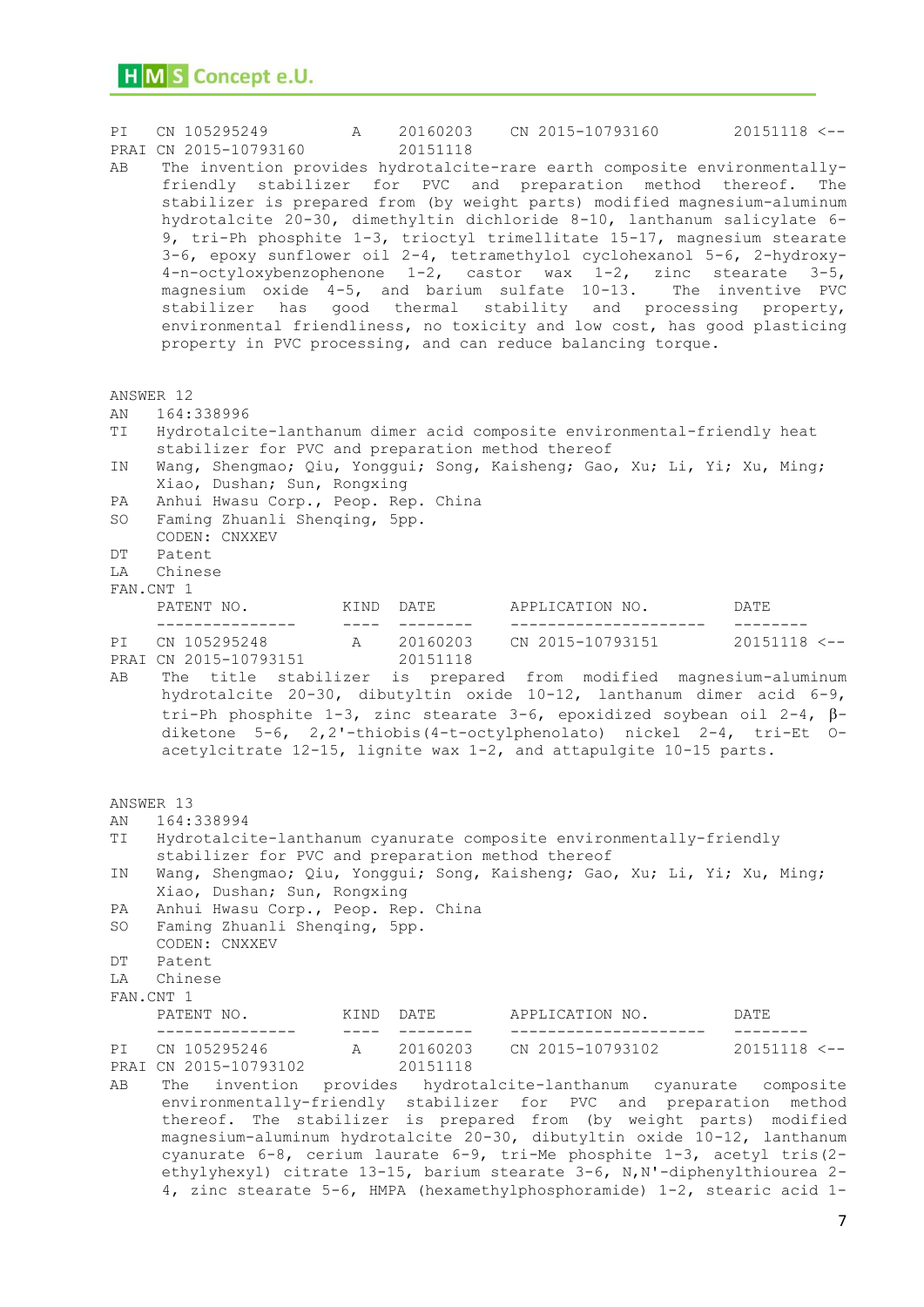2, and vermiculite power 10-13. The inventive PVC stabilizer has good thermal stability and processing property, environmental friendliness, no toxicity and low cost, has good plastifying property in PVC processing, and can reduce balancing torque.

ANSWER 14 AN 164:338993 TI Hydrotalcite-zinc glutarate composite environmentally-friendly stabilizer for PVC and preparation method thereof IN Wang, Shengmao; Qiu, Yonggui; Song, Kaisheng; Gao, Xu; Li, Yi; Xu, Ming; Xiao, Dushan; Sun, Rongxing PA Anhui Hwasu Corp., Peop. Rep. China SO Faming Zhuanli Shenqing, 5pp. CODEN: CNXXEV DT Patent LA Chinese FAN.CNT 1 PATENT NO. KIND DATE APPLICATION NO. DATE --------------- ---- -------- --------------------- -------- PI CN 105295245 A 20160203 CN 2015-10793097 20151118 <--<br>PRAI CN 2015-10793097 20151118 PRAI CN 2015-10793097 AB The invention discloses hydrotalcite-zinc glutarate composite environmentally-friendly stabilizer for PVC and preparation method thereof. The stabilizer is prepared from (by weight parts) modified magnesium-aluminum hydrotalcite 20-30, monobutyltin oxide 10-12, lanthanum laurate 6-9, cerium stearate 4-6, cyclic phosphate ester 1-3, zinc glutarate 3-6, epoxidized soybean oil 2-4, polyphthalate 12-14, polyethylene wax  $1-2$ , carbitol  $5-6$ , tris(1,2,2,6,6pentamethylpiperidyl)phosphite 2-3, zinc stearate 4-6 and calcined pottery clay 4-5. The inventive PVC stabilizer has good thermal stability and processing property, environmental friendliness, no toxicity, low cost and good light transmission, has good plastifying property in PVC processing, and can reduce balancing torque. ANSWER 15 AN 164:338992 TI Hydrotalcite-organotin composite environmentally-friendly stabilizer for PVC and preparation method thereof IN Wang, Shengmao; Qiu, Yonggui; Song, Kaisheng; Gao, Xu; Li, Yi; Xu, Ming; Xiao, Dushan; Sun, Rongxing PA Anhui Hwasu Corp., Peop. Rep. China SO Faming Zhuanli Shenqing, 5pp. CODEN: CNXXEV DT Patent LA Chinese FAN.CNT 1 PATENT NO. KIND DATE APPLICATION NO. DATE --------------- ---- -------- --------------------- -------- PI CN 105295244 A 20160203 CN 2015-10793093 20151118 <-- PRAI CN 2015-10793093 AB The invention discloses hydrotalcite-organotin composite environmentallyfriendly stabilizer for PVC and preparation method thereof. The stabilizer is prepared from (by weight parts) modified Mg-Al hydrotalcite 20-30, dibutyltin maleate 10-12, lanthanum stearate 6-9, zinc glutarate 3-6, diisooctyl Ph phosphite 8-10, di-n-octyl phthalate 20-25, epoxy soybean oil 2-4, pentaerythritol 5-6, zinc stearate 2-4, polyethylene wax 2-3, and light calcium carbonate 10-15. The inventive PVC stabilizer has good thermal stability and processing property, environmental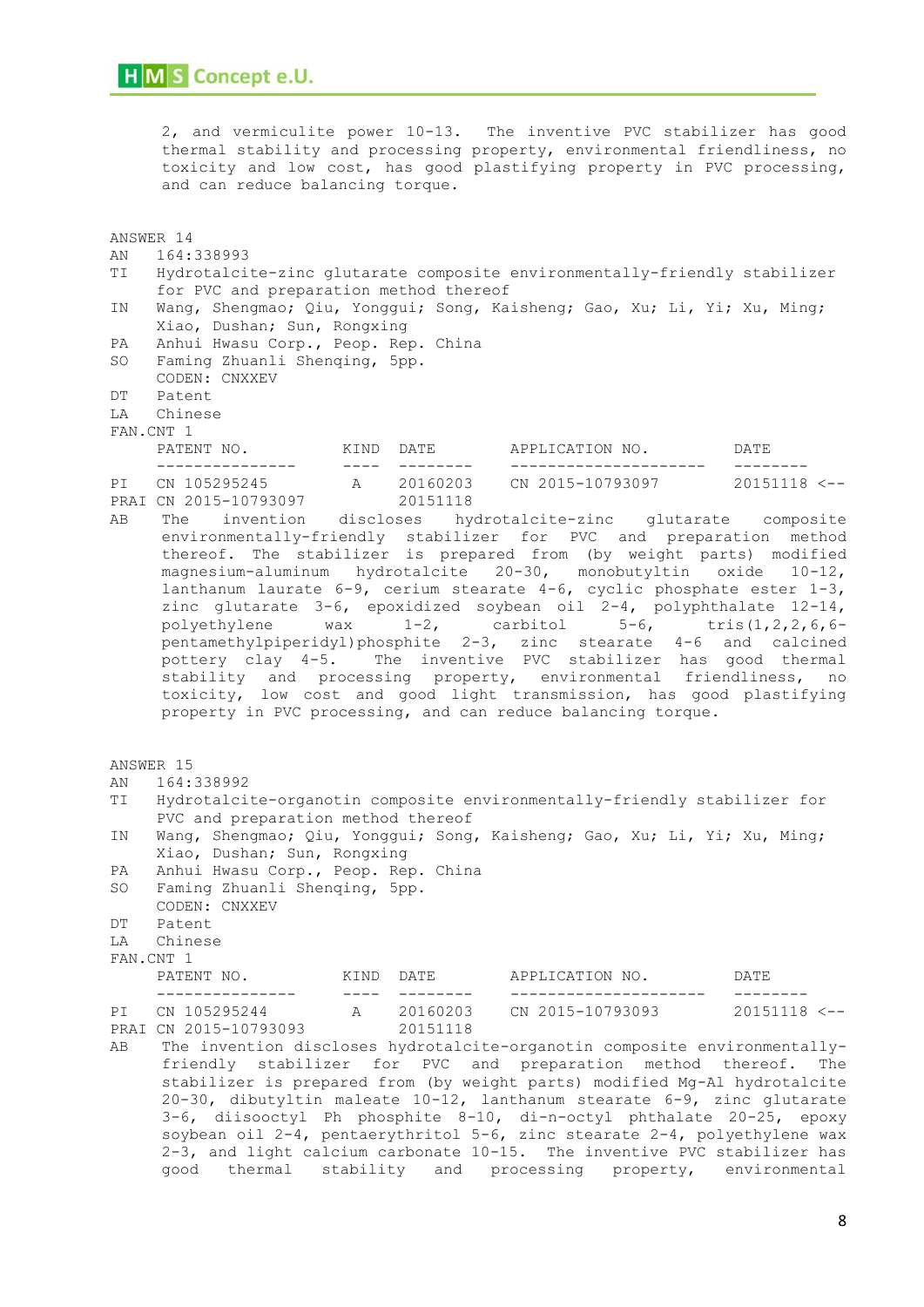PVC

friendliness, no toxicity, low cost and good light transmission, has good plastifying property in PVC processing, and can reduce balancing torque.

ANSWER 16 AN 164:338990 TI Hydrotalcite-lanthanum ricinoleate composite environmentally-friendly stabilizer for PVC and preparation method thereof IN Wang, Shengmao; Qiu, Yonggui; Song, Kaisheng; Gao, Xu; Li, Yi; Xu, Ming; Xiao, Dushan; Sun, Rongxing PA Anhui Hwasu Corp., Peop. Rep. China SO Faming Zhuanli Shenqing, 5pp. CODEN: CNXXEV DT Patent LA Chinese FAN.CNT 1 PATENT NO. KIND DATE APPLICATION NO. DATE --------------- ---- -------- --------------------- -------- PI CN 105295218 A 20160203 CN 2015-10792975 20151118 PRAI CN 2015-10792975 20151118 AB The invention discloses hydrotalcite-lanthanum ricinoleate composite environmentally-friendly stabilizer for PVC and preparation method thereof. The composite environmental-friendly stabilizer is prepared from (by weight parts) modified magnesium-aluminum hydrotalcite 20-30, tin dilaurate 10-12, lanthanum ricinoleate 6-9, tri-Et phosphate 1-3, barium stearate 3-6, epoxidized soybean oil 2-4, propylene glycol polysebacate 10-13, zinc stearate 5-6, 4-benzoyloxy-2,2,6,6-tetramethyl piperidine 2- 4, ethylene bis(stearamide) 2-4, and potassium feldspar powder 10-14. The inventive PVC stabilizer has good thermal stability and processing property, environmental friendliness, no toxicity, low cost and good light transmission, has good plastifying property in PVC processing, and can reduce balancing torque. ANSWER 17 AN 164:327172 TI Heat-resistant and highly transparent CPVC composition IN Zhang, Xueming; Jia, Xiaobo; Kong, Xiuli; Li, Changchun; Zhang, Qiang; Xu, Yongsen; Xiao, Enlin PA China Petroleum & Chemical Corp., Peop. Rep. China SO Faming Zhuanli Shenqing, 6pp. CODEN: CNXXEV DT Patent LA Chinese FAN.CNT 1 PATENT NO. KIND DATE APPLICATION NO. DATE ---------------------<br>CN 2014-10257320 PI CN 105295271 A 20160203 CN 2014-10257320 20140611 PRAI CN 2014-10257320 20140611 AB The title composition consists of CPVC resin 100, heat stabilizer 1.5- 3.0, auxiliary heat stabilizer 0.5-1.5, perchlorate transparent modifier 0.1-0.5, internal lubricant 0.3-1.0, external lubricant 0.8-2.0, heatresistant plasticizer 1.0-4.0, and impact modifier 0-2.0 parts, in which the CPVC resin is prepared by chlorination of PVC with d.p. of 700-1000 and has Cl content of 64-70%. ANSWER 18 AN 164:327143 TI Hydrotalcite-lanthanum stearate environmentally-friendly stabilizer for

9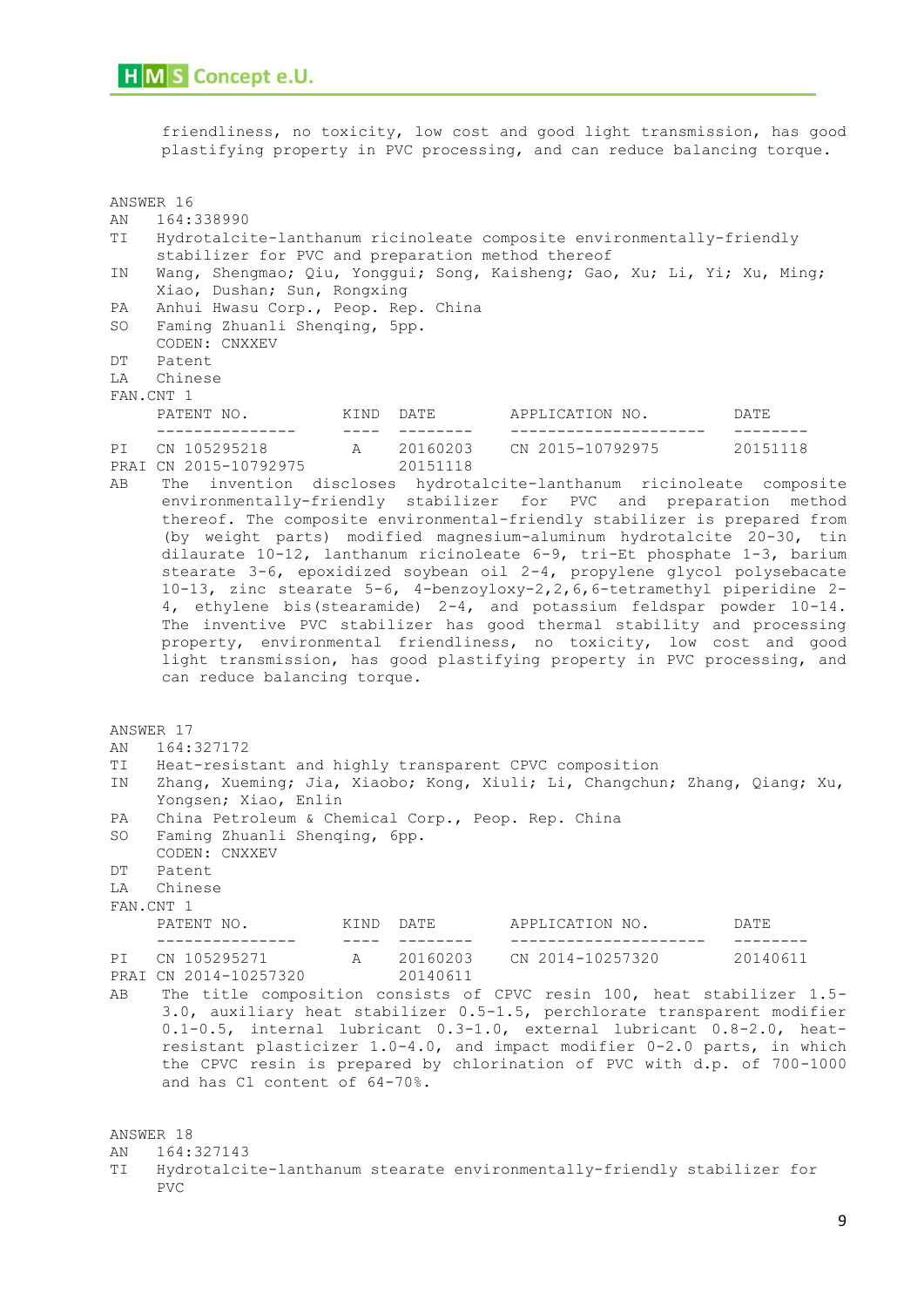| ΙN<br>PA<br>SO<br>DΤ<br>LA             | Wang, Shengmao; Qiu, Yonggui; Song, Kaisheng; Gao, Xu; Li, Yi; Xu, Ming;<br>Xiao, Dushan; Sun, Rongxing<br>Anhui Hwasu Corp., Peop. Rep. China<br>Faming Zhuanli Shenging, 5pp.<br>CODEN: CNXXEV<br>Patent<br>Chinese     |                             |                        |                                                                                                                                                                                                                                                                                                                                                                                                                                                                                                                                     |                           |  |  |  |  |  |  |
|----------------------------------------|---------------------------------------------------------------------------------------------------------------------------------------------------------------------------------------------------------------------------|-----------------------------|------------------------|-------------------------------------------------------------------------------------------------------------------------------------------------------------------------------------------------------------------------------------------------------------------------------------------------------------------------------------------------------------------------------------------------------------------------------------------------------------------------------------------------------------------------------------|---------------------------|--|--|--|--|--|--|
|                                        | FAN.CNT 1<br>PATENT NO. KIND DATE<br>---------------                                                                                                                                                                      | $\sim$ $\sim$ $\sim$ $\sim$ | ---------              | APPLICATION NO.<br>---------------------                                                                                                                                                                                                                                                                                                                                                                                                                                                                                            | DATE<br>$- - - - - - - -$ |  |  |  |  |  |  |
| ΡI<br>AВ                               | CN 105295247 A 20160203<br>PRAI CN 2015-10793120<br>carnauba wax 1-2 and bentonite 8-10 parts.                                                                                                                            |                             | 20151118               | CN 2015-10793120 20151118 <--<br>The stabilizer comprises modified magnesium-aluminum hydrotalcite 20-30,<br>monobutyltin trichloride 10-12, diisooctyl Ph phosphite 1-3, lanthanum<br>stearate 15-20, calcium adipate 6-8, zinc adipate 15-18, epoxy soybean<br>oil 2-4, sorbitol 5-6, resorcinol monobenzoate 2-4, tri-Et citrate $10-12$ ,                                                                                                                                                                                       |                           |  |  |  |  |  |  |
| ΑN<br>ΤI<br>ΙN<br>PA<br>SO<br>DΤ<br>LA | ANSWER 19<br>164:327141<br>stabilizer for PVC and preparation method thereof<br>Xiao, Dushan; Sun, Rongxing<br>Anhui Hwasu Corp., Peop. Rep. China<br>Faming Zhuanli Shenqing, 5pp.<br>CODEN: CNXXEV<br>Patent<br>Chinese |                             |                        | Environmentally-friendly hydrotalcite-rare earth oleate composite<br>Wang, Shengmao; Qiu, Yonggui; Song, Kaisheng; Gao, Xu; Li, Yi; Xu, Ming;                                                                                                                                                                                                                                                                                                                                                                                       |                           |  |  |  |  |  |  |
|                                        | FAN.CNT 1<br>PATENT NO. KIND DATE                                                                                                                                                                                         |                             |                        | APPLICATION NO. DATE                                                                                                                                                                                                                                                                                                                                                                                                                                                                                                                |                           |  |  |  |  |  |  |
| PI<br>AВ                               | CN 105295243 A 20160203<br>PRAI CN 2015-10793053<br>torque.                                                                                                                                                               |                             | 20151118               | ----------------------<br>CN 2015-10793053 20151118 <--<br>The stabilizer is prepared from modified magnesium-aluminum hydrotalcite<br>20-30, monobutyltin oxide 10-12, lanthanum oleate 6-9, tritolyl phosphite<br>1-3, barium stearate 3-6, epoxy Bu stearate $2-4$ , tri-Bu citrate $10-14$ ,<br>xylitol 5-6, o-hydroxybenzotriazole and triazine $1-2$ , zinc stearate $2-3$ ,<br>and sepiolite powder 10-15 parts. The inventive PVC stabilizer has good<br>thermal stability and processing property and can reduce balancing | __________                |  |  |  |  |  |  |
| ΑN<br>TI<br>ΙN<br>PA<br>SO<br>DΤ<br>LA | ANSWER 20<br>164:327139<br>preparation method thereof<br>Xiao, Dushan; Sun, Rongxing<br>Anhui Hwasu Corp., Peop. Rep. China<br>Faming Zhuanli Shenging, 5pp.<br>CODEN: CNXXEV<br>Patent<br>Chinese<br>FAN.CNT 1           |                             |                        | Hydrotalcite composite environmentally-friendly stabilizer for PVC and<br>Wang, Shengmao; Qiu, Yonggui; Song, Kaisheng; Gao, Xu; Li, Yi; Xu, Ming;                                                                                                                                                                                                                                                                                                                                                                                  |                           |  |  |  |  |  |  |
|                                        | PATENT NO.<br>---------------                                                                                                                                                                                             | $- - - - -$                 | KIND DATE<br>--------- | APPLICATION NO.<br>______________________                                                                                                                                                                                                                                                                                                                                                                                                                                                                                           | DATE<br>$- - - - - - - -$ |  |  |  |  |  |  |
| PI                                     | CN 105295242<br>PRAI CN 2015-10793031                                                                                                                                                                                     |                             | 20151118               | A 20160203 CN 2015-10793031 20151118 <--                                                                                                                                                                                                                                                                                                                                                                                                                                                                                            |                           |  |  |  |  |  |  |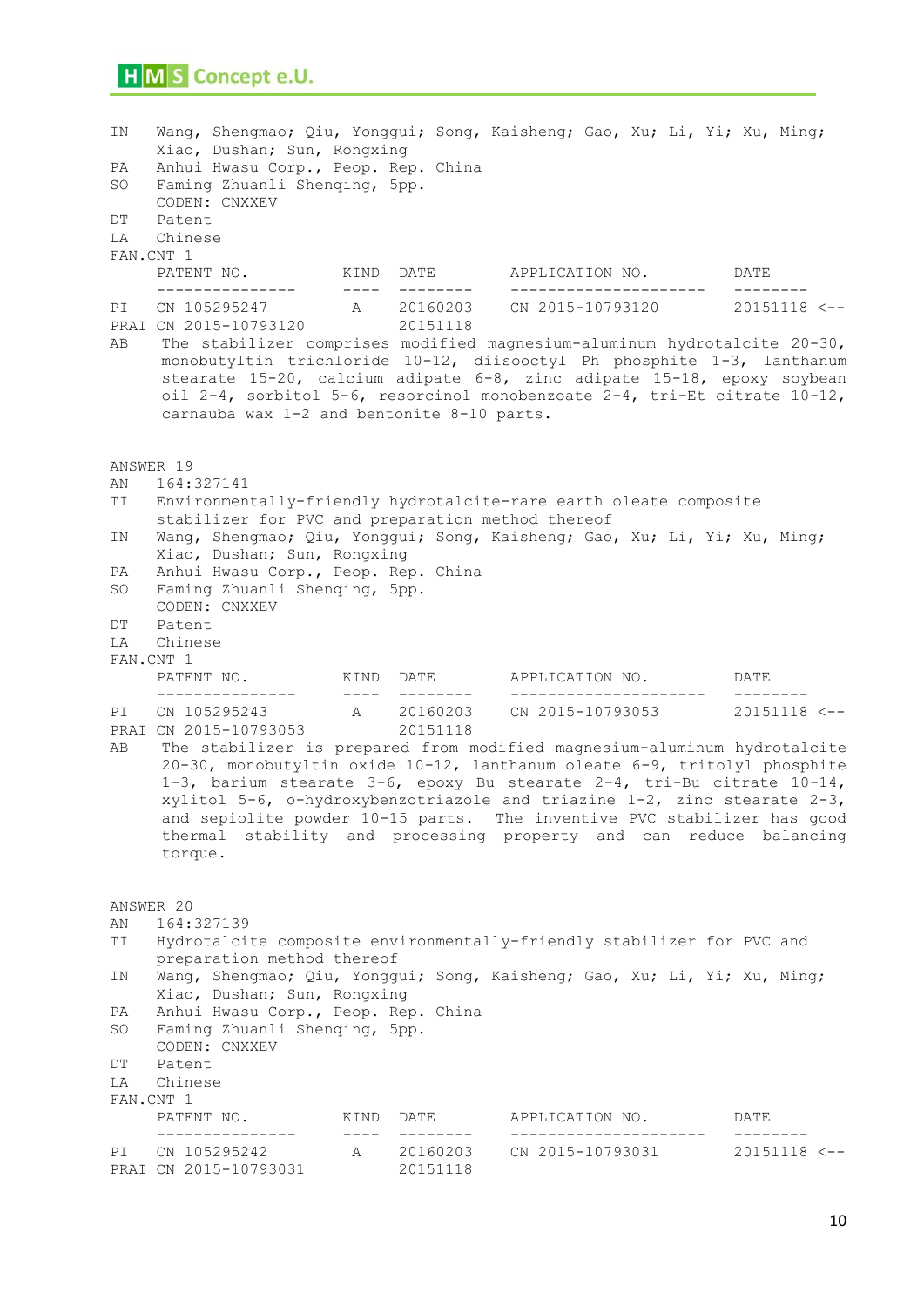AB The stabilizer is prepared from modified magnesium-aluminum hydrotalcite 20-30, octyltin mercaptide 10-12, lanthanum laurate 6-9, tri-Ph phosphite 1-3, zinc stearate 3-6, stearic acid 2-4, epoxy soybean oil 2-4, diisononyl phthalate 20-24, carbitol 5-6, o-hydroxybenzophenone 2-3, and heavy calcium carbonate 10-15 weight parts.

ANSWER 21

- AN 164:327070
- TI Efficient thermal stabilization of polyvinyl chloride with tannin-Ca complex as bio-based thermal stabilizer
- AU Shnawa, Hussein A.; Khalaf, Moayad N.; Jahani, Yousef; Taobi, Abed Alameer H.
- CS Chemistry Department, College of Science, University of Basrah, Basrah, Iraq
- SO Materials Sciences and Applications (2015), 6(5), 360-372 CODEN: MSAACO; ISSN: 2153-1188
- DOI 10.4236/msa.2015.65042
- PB Scientific Research Publishing, Inc.
- DT Journal; (online computer file)
- LA English
- AB The potential use of tannin-Ca complex derived from tannins as bio-based thermal stabilizer and antioxidant additive for polyvinyl chloride (PVC) was investigated in this work. For this project, Reapak B-NT/7060 was applied as reference thermal stabilizer. Variable compns.: (1, 2, and 3) part per hundred ratio (phr) of tannin-Ca complex in the presence of 10 phr Dioctyl phthalate (DOP) as plasticizer in all PVC formulations were prepared by melt mixing by internal mixer at 165°C. Tannin-Ca complex was characterized by FT-IR spectroscopy, SEM (SEM) and energy dispersive X-ray anal. (EDX) anal. as well as by means of differential scanning calorimetry (DSC). The tannin derivative stabilization efficiency under inert atmospheric was determined by using thermogravimetric anal. (TGA). In addition, its thermal stabilization effect has been assessed in air as oxidizing atmospheric by DSC in dynamic conditions. According to TGA thermograms, the initial degradation temperature (Ti) and optimum degradation temperature (Top) for the main degradation stage of PVC stabilized with this derivative were about 280° and 310°, resp. While these were about 255° and 293°, resp. for PVC stabilized with com. thermal stabilizer. Global results of TGA, DSC, SEM and EDX show that the tannin- Ca complex provides the best properties and results in stabilizing both against thermal degradation and thermal oxidation degradation of PVC.
- RE CITED REFERENCES
- (1) de Yuso, A; Materials & Design,
- http://dx.doi.org/10.1016/j.matdes.2014.05.072 2014, V63, P208 (2) Dora, T; Polymer Degradation and Stability,
- http://dx.doi.org/10.1016/j.polymdegradstab.2014.02.012 2014, V102, P33 (3) Elaine, C; Composites: Part B,
- http://dx.doi.org/10.1016/j.compositesb.2012.04.049 2012, V43, P2851
- (4) Formagio, A; Antioxidants, http://dx.doi.org/10.3390/antiox3040745 2014, V3, P745 CAPLUS
- (5) Graciela, P; Water Research, http://dx.doi.org/10.1016/j.watres.2003.08.008 2003, V37, P4974
- (6) Grigsby, W; Macromolecular Materials and Engineering, http://dx.doi.org/10.1002/mame.201400051 2014, V299, P1251 HCA
- (7) Grigsby, W; Polymers, http://dx.doi.org/10.3390/polym5020344 2013, V5, P344 (8) Laurent, R; Green Chemistry, http://dx.doi.org/10.1039/c3gc41281d 2013,
- V15, P3268 (9) Mahmut, O; Journal of Applied Polymer Science, http://dx.doi.org/10.1002/app.23944 2006, V102, P786
- (10) Owen, E; Degradation and Stabilisation of PVC,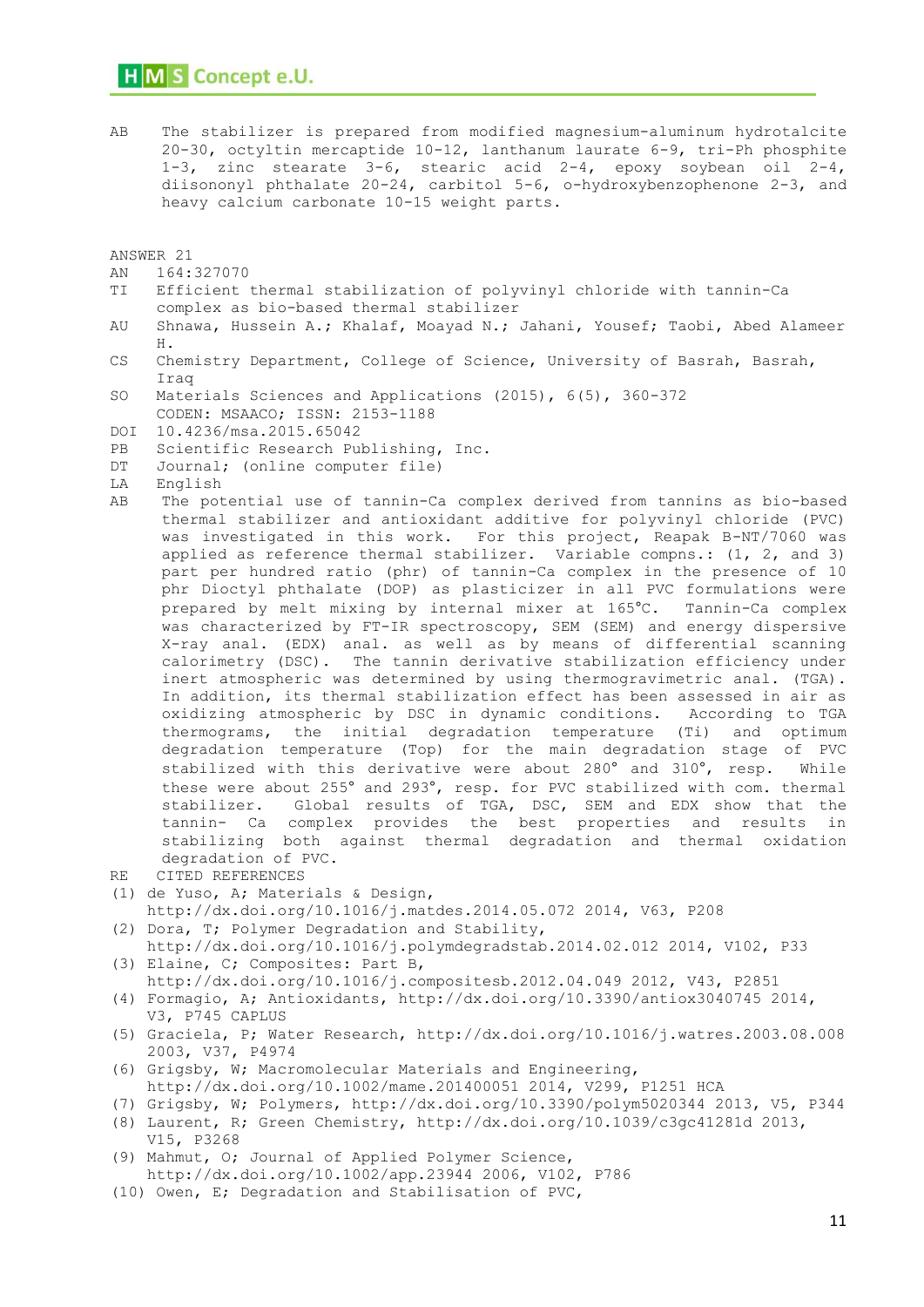http://dx.doi.org/10.1007/978-94-009-5618-6 1984

(11) Pierfrancesco, C; Polymer Degradation and Stability,

http://dx.doi.org/10.1016/j.polymdegradstab.2009.07.023 2009, V94, P2095

- (12) Rabek, J; Experimental Methods in Polymer Chemistry 1970, P221
- (13) Rosales-Castro, M; Records of Natural Products 2014, V8, P217
- (14) Starnes, W; Progress in Polymer Science,
- http://dx.doi.org/10.1016/S0079-6700(02)00063-1 2002, V27, P2133 HCA
- (15) Wei, S; Molecules, http://dx.doi.org/10.3390/molecules15064369 2010, V15, P4369 HCA
- (16) Woo, L; Journal of Vinyl and Additive Technology,

http://dx.doi.org/10.1002/vnl.730130408 1991, V13, P199 HCA

OSC.G 1 THERE ARE 1 CAPLUS RECORDS THAT CITE THIS RECORD (1 CITINGS)

ANSWER 22

- AN 164:327053
- TI Thermal behavior of epoxidized cardanol diethyl phosphate as novel renewable plasticizer for poly(vinyl chloride)
- AU Chen, Jie; Liu, Zengshe; Li, Xiaoying; Liu, Peng; Jiang, Jianchun; Nie, Xiaoan
- CS Key Laboratory of Biomass Energy and Material, Institute of Chemical Industry of Forestry Products, National Engineering Laboratory for Biomass Chemical Utilization, Chinese Academy of Forestry, Jiangsu, 210042, Peop. Rep. China
- SO Polymer Degradation and Stability (2016), 126, 58-64 CODEN: PDSTDW; ISSN: 0141-3910
- DOI 10.1016/j.polymdegradstab.2016.01.018
- PB Elsevier Ltd.
- DT Journal; (online computer file)
- LA English
- AB A novel plasticizer, epoxidized cardanol di-Et phosphate (ECEP), based on cardanol was synthesized. Chemical structure of ECEP was characterized by fourier transform IR (FTIR), 1H -NMR(1H NMR) and 13C -NMR(13C NMR). Effects of ECEP substitution for the petroleum-based plasticizer dioctyl phthalate (DOP) in soft poly(vinyl chloride) (PVC) films were studied. Thermal stability and mech. properties before and after aging of PVC films plasticized with different content of ECEP were investigated with thermogravimetric anal. (TGA), dynamic mech. anal. (DMA) and tensile tests. The results indicated that PVC films plasticized with ECEP showed increased thermal stability. When DOP was substituted for ECEP completely, glass transition temperature (Tg) of PVC films decreased from 41.07 °C to 33.20 °C, the 10% and 50% weight loss temps. (T10 and T50) increased by 31.57 °C and 23.09 °C resp. The mech. properties of PVC films before and after aging were also investigated.

```
RE CITED REFERENCES
```
(1) Alexander, M; J. Appl Polym Sci 2006, V102, P4835 HCA

```
(2) Antony, R; J. Appl Polym Sci 1993, V49, P2129 HCA
```
(3) Arias, V; J. Appl Polym Sci 2013, V130, P2962 HCA

```
(4) Bani-Jaber, A; J. Drug Deliv Sci Tec 2009, V19, P125 HCA
```
(5) Behr, A; Green Chem 2008, V1, P13

```
(6) Bouchareb, B; J. Appl Polym Sci 2008, V107, P3442 HCA
```
(7) Brunetti, D; Polym Degrad Stab 2010, V95, P2169

(8) Cal, E; Polym Degrad Stab 2011, V96, P784

(9) Chiellini, F; Int J Pharm 2011, V409, P57 HCA

(10) Chiellini, F; Prog Polym Sci 2013, V38, P1067 HCA

- (11) Coltro, L; Food control 2014, P118 HCA
- (12) Coltro, L; Polym Test 2013, V32, P272 HCA
- (13) Demertzis, P; Eur Polym J 1991, V7, P231
- (14) Dong, Y; Carbohydr Polym 2014, V103, P198
- (15) Dorsey, J; Anal Chem 1977, V8, P1144

```
(16) Fenollar, O; Eur Polym J 2009, V45, P2674 HCA
```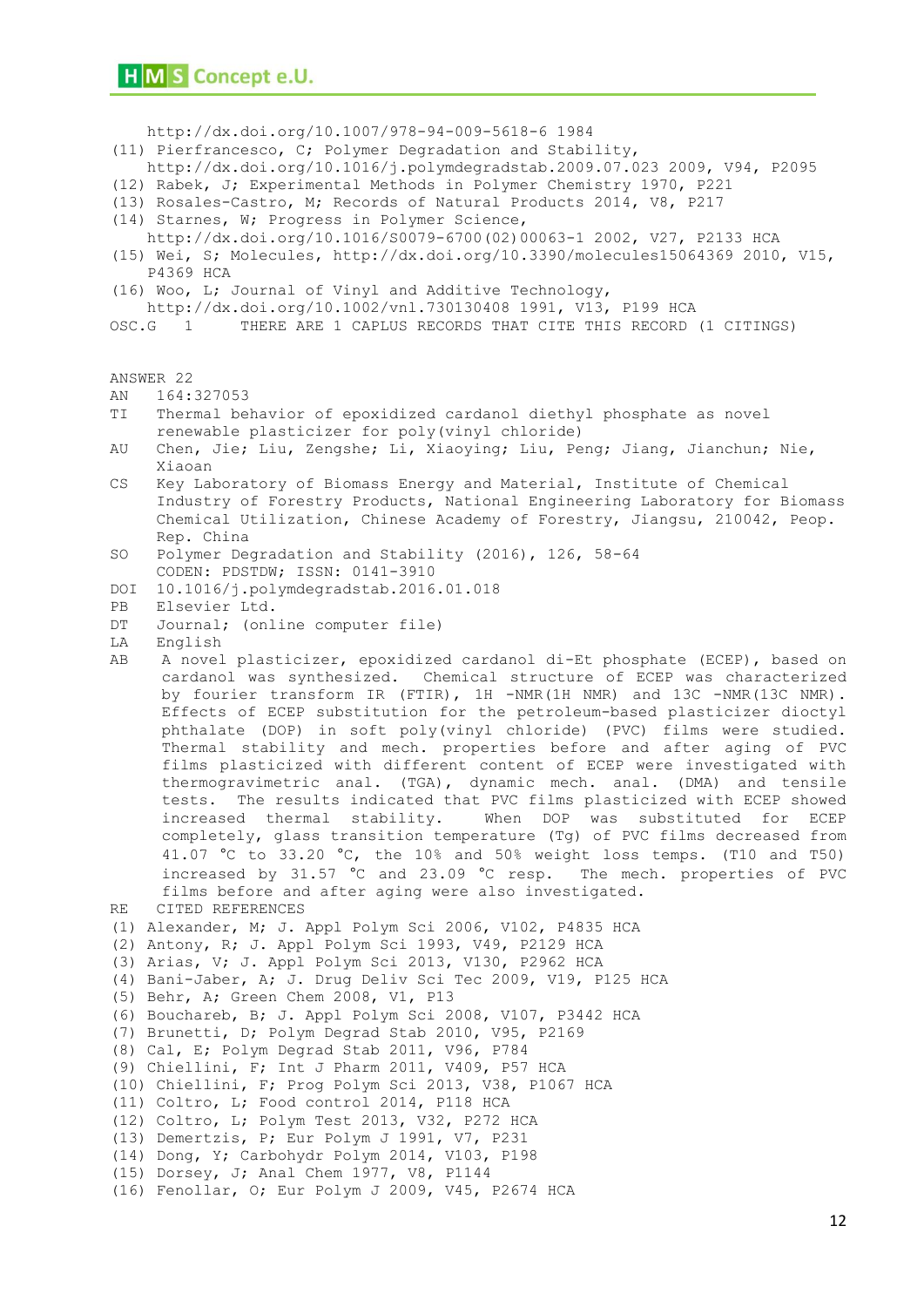(17) Fenollar, O; J. Mater Sci 2009, V44, P3702 HCA (18) Gamage, P; J. Appl Polym Sci 2011, V121, P823 HCA (19) Hines, C; Int Arch Occ Env Hea 2012, V85, P317 HCA (20) Joseph, R; J. Appl Polym Sci 2003, V89, P668 HCA (21) Krewson, C; J. Am Oil Chem Soc 1966, V43, P377 HCA (22) Lavorgna, M; Carbohydr Polym 2010, V82, P291 HCA (23) Lithner, D; Sci Total Environ 2011, V409, P3309 HCA (24) Lizymol, P; Polym Degrad Stab 1993, V41, P59 HCA (25) Maffezzoli, A; Green Chem 2007, V9, P754 (26) McNeill, I; Polym Degrad Stab 1995, V49, P181 HCA (27) Mehta, B; Polym Int 2013, V63, P1456 (28) Meier, M; Green Chem 2014, V16, P1672 HCA (29) Mele, G; Green Chem 2004, V6, P604 HCA (30) Mohapatra, S; Ind Eng Chem Res 2013, V52, P5951 HCA (31) Noel, A; Acs Macro Lett 2015, V4, P645 HCA (32) Oliveira Santos, R; J. Appl Polym Sci 2014, V131, P469 (33) Papageorgiou, G; Eur Polym J 2014, V67, P383 (34) Papageorgiou, G; Polymer 2014, V55, P3846 HCA (35) Pillot, J; Eur Polym J 1989, V25, P285 HCA (36) Pospisil, J; Polym Degrad Stab 1999, V65, P405 HCA (37) Rao, B; Eur Polym J 2013, V49, P2365 HCA (38) Rios, M; Fuel Process Technol 2012, V96, P1 HCA (39) Saygin, D; Renew Sust Energ Rev 2014, V40, P1153 HCA (40) Semsarzadeh, M; Eur Polym J 2002, V38, P351 HCA (41) Souza, J; Polym Test 2007, V26, P720 (42) Sun, Y; J. Mol Catal A Chem 2001, V166, P219 HCA (43) Wang, S; J. Polym Sci Pol Phys 2000, V38, P2409 HCA (44) Xu, Y; J. Appl Polym Sci 2009, V112, P3185 HCA (45) Yadav, R; Eur Polym J 2007, V43, P3531 HCA (46) Yahya, M; Eur Polym J 2003, V39, P897 HCA (47) Yan, J; J. Appl Polym Sci 2015, V132, P42311 ANSWER 23 AN 164:315231 TI Hydroxyl complex thermal stabilizer, composite thermal stabilizer and polyvinyl chloride resin composition and preparation method thereof IN Chen, Huanzhang; Shen, Jie; Zhang, Canming PA Hebei Jingxin Chemical Group Co., Ltd., Peop. Rep. China SO Faming Zhuanli Shenqing, 8pp. CODEN: CNXXEV DT Patent LA Chinese FAN.CNT 1 PATENT NO. KIND DATE APPLICATION NO. DATE --------------- ---- -------- --------------------- -------- PI CN 105273223 A 20160127 CN 2015-10764724 20151111 <-- PRAI CN 2015-10764724 AB The present invention provides a hydroxyl complex thermal stabilizer, composite thermal stabilizer and polyvinyl chloride resin composition and

preparation method thereof. This thermal stabilizer is hydroxyl calcium complex and/or hydroxyl zinc complex. The preparation method of the hydroxyl calcium complex includes: mixing Ca-containing compound, hydroxy compound and low carbon alc., reacting under refluxing conditions of low carbon alc., cooling to room temperature, pump filtering, washing, drying to obtain hydroxyl calcium complex. The preparation method of the hydroxyl zinc complex includes: mixing hydroxy compound and zinccontaining compound uniformly, heating, cooling, adding low carbon alc., forming uniform material slurry, centrifuging, washing, drying to obtain the hydroxyl zinc complex. The composite thermal stabilizer includes main stabilizer and auxiliary thermal stabilizer at a weight ratio of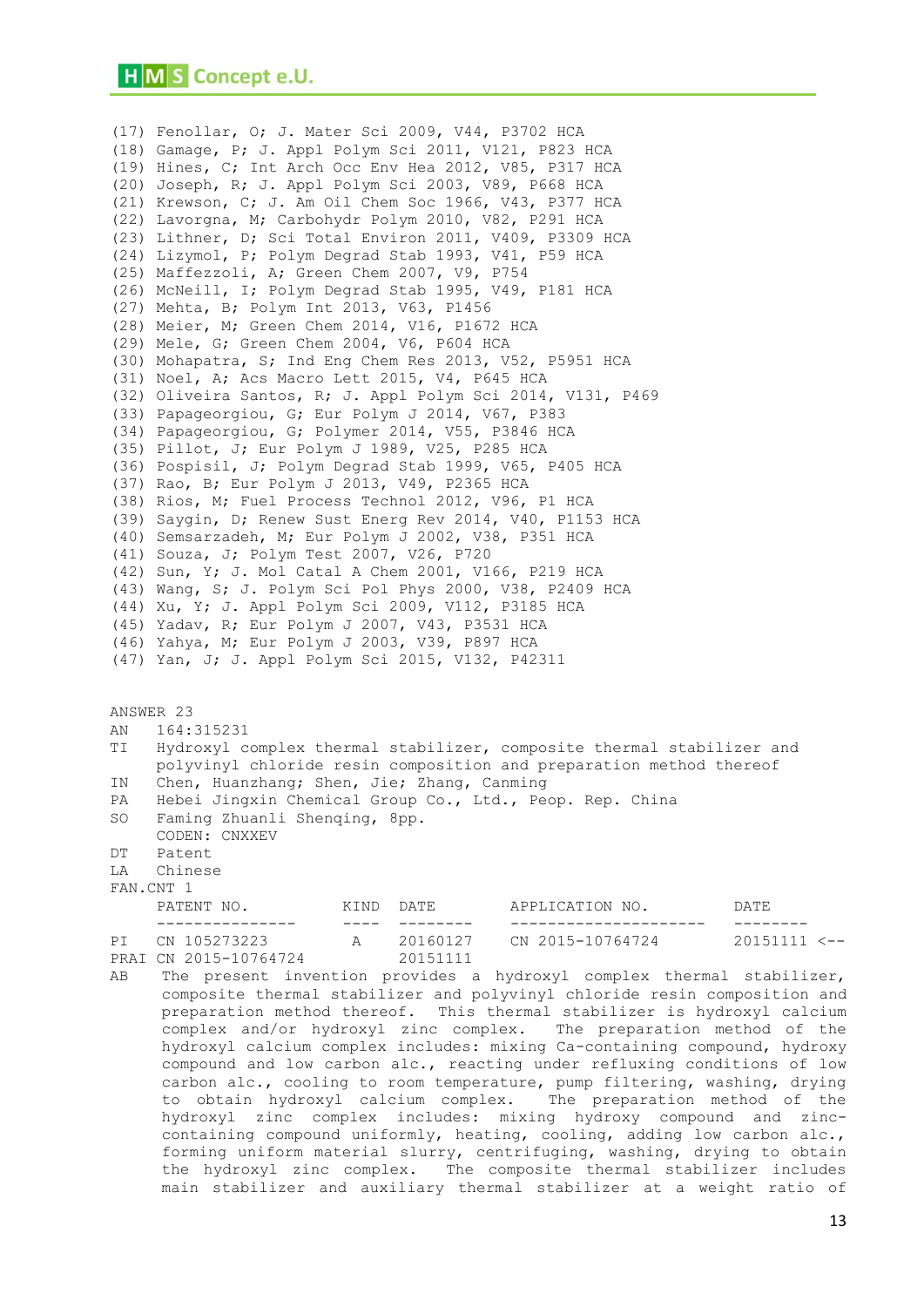0.8-2:0.9-2, the main stabilizer is the above hydroxyl complex thermal stabilizer. The polyvinyl chloride resin composition includes 100 weight parts of polyvinyl chloride resin, 1.5-4 weight parts of composite thermal stabilizer, 0.2-0.4 weight part of lubricating agent and 0-5 weight parts of plasticizer. Advantage of the present invention is that prepared composite thermal stabilizer is used for stabilizer for processing plastic such as PVC, has features of being not easy to precipitate, being nontoxic, being cheap, and good stabilizing effect.

#### ANSWER 24

- AN 164:315195
- TI Thermal stabilizer composition and synthetic resin composition including same
- IN Negishi, Yoshinori; Honma, Yasuhiro; Segawa, Masaki; Ishizuka, Yuto; Ishii, Mariko
- PA Adeka Corporation, Japan
- SO PCT Int. Appl., 63pp.
- CODEN: PIXXD2
- DT Patent
- LA Japanese
- FAN.CNT 1

|    | PATENT NO. |                                           |  |                |  |            | KIND<br>DATE |  |  | APPLICATION NO. |  |  |  | DATE |  |  |                                                                     |  |
|----|------------|-------------------------------------------|--|----------------|--|------------|--------------|--|--|-----------------|--|--|--|------|--|--|---------------------------------------------------------------------|--|
|    |            |                                           |  |                |  |            |              |  |  |                 |  |  |  |      |  |  | -------                                                             |  |
| PI |            | WO 2016031505 A1 20160303 WO 2015-JP72149 |  |                |  |            |              |  |  |                 |  |  |  |      |  |  | 20150804                                                            |  |
|    |            | W:                                        |  |                |  |            |              |  |  |                 |  |  |  |      |  |  | AE, AG, AL, AM, AO, AT, AU, AZ, BA, BB, BG, BH, BN, BR, BW, BY,     |  |
|    |            |                                           |  |                |  |            |              |  |  |                 |  |  |  |      |  |  | BZ, CA, CH, CL, CN, CO, CR, CU, CZ, DE, DK, DM, DO, DZ, EC, EE,     |  |
|    |            |                                           |  |                |  |            |              |  |  |                 |  |  |  |      |  |  | EG, ES, FI, GB, GD, GE, GH, GM, GT, HN, HR, HU, ID, IL, IN, IR,     |  |
|    |            |                                           |  |                |  |            |              |  |  |                 |  |  |  |      |  |  | IS, KE, KG, KN, KP, KR, KZ, LA, LC, LK, LR, LS, LU, LY, MA, MD,     |  |
|    |            |                                           |  |                |  |            |              |  |  |                 |  |  |  |      |  |  | ME, MG, MK, MN, MW, MX, MY, MZ, NA, NG, NI, NO, NZ, OM, PA, PE,     |  |
|    |            |                                           |  |                |  |            |              |  |  |                 |  |  |  |      |  |  | PG, PH, PL, PT, QA, RO, RS, RU, RW, SA, SC, SD, SE, SG, SK, SL,     |  |
|    |            |                                           |  |                |  |            |              |  |  |                 |  |  |  |      |  |  | SM, ST, SV, SY, TH, TJ, TM, TN, TR, TT, TZ, UA, UG, US, UZ, VC,     |  |
|    |            |                                           |  | VN, ZA, ZM, ZW |  |            |              |  |  |                 |  |  |  |      |  |  |                                                                     |  |
|    |            |                                           |  |                |  |            |              |  |  |                 |  |  |  |      |  |  | RW: AL, AT, BE, BG, CH, CY, CZ, DE, DK, EE, ES, FI, FR, GB, GR, HR, |  |
|    |            |                                           |  |                |  |            |              |  |  |                 |  |  |  |      |  |  | HU, IE, IS, IT, LT, LU, LV, MC, MK, MT, NL, NO, PL, PT, RO, RS,     |  |
|    |            |                                           |  |                |  |            |              |  |  |                 |  |  |  |      |  |  | SE, SI, SK, SM, TR, BF, BJ, CF, CG, CI, CM, GA, GN, GQ, GW, KM,     |  |
|    |            |                                           |  |                |  |            |              |  |  |                 |  |  |  |      |  |  | ML, MR, NE, SN, TD, TG, BW, GH, GM, KE, LR, LS, MW, MZ, NA, RW,     |  |
|    |            |                                           |  |                |  |            |              |  |  |                 |  |  |  |      |  |  | SD, SL, ST, SZ, TZ, UG, ZM, ZW, AM, AZ, BY, KG, KZ, RU, TJ, TM      |  |
|    |            | PRAI JP 2014-173319                       |  |                |  | A 20140827 |              |  |  |                 |  |  |  |      |  |  |                                                                     |  |

OS MARPAT 164:315195

AB Provided are a thermal stabilizer composition that does not generate a phosphorus-based antioxidant odor, and a synthetic resin composition including the same. The stabilizer composition comprises 100 parts by mass of a phosphorus-based antioxidant having a phosphite structure and 0.001-10 parts by mass of a phenolic antioxidant having a substructure represented by general formula I (R1, R2, R3, and R4 are each independently a hydrogen atom, or a hydrocarbon group having 1-10 carbon atoms, a is an integer of 0-2, and when a is 2, the plurality of R3s may be the same or different.). Thus, a mixture of 100 parts triisodecyl<br>phosphite and 0.01 part 1,1,3-tris(2-methyl-4-hvdroxv-5-tertphosphite and 0.01 part 1,1,3-tris(2-methyl-4-hydroxy-5-tertbutylphenyl)butane showed no odor during storage and clouding.

ANSWER 25

- AN 164:315154
- TI Thermal degradation of y-irradiated PVC: II-Isothermal experiments
- AU Boughattas, Imene; Pellizzi, Eleonora; Ferry, Muriel; Dauvois, Vincent; Lamouroux, Christine; Dannoux-Papin, Adeline; Leoni, Elisa; Balanzat, Emmanuel; Esnouf, Stephane
- CS DSM, IRAMIS, LIDYL, CEA, Gif-sur-Yvette, F-91191, Fr.
- SO Polymer Degradation and Stability (2016), 126, 209-218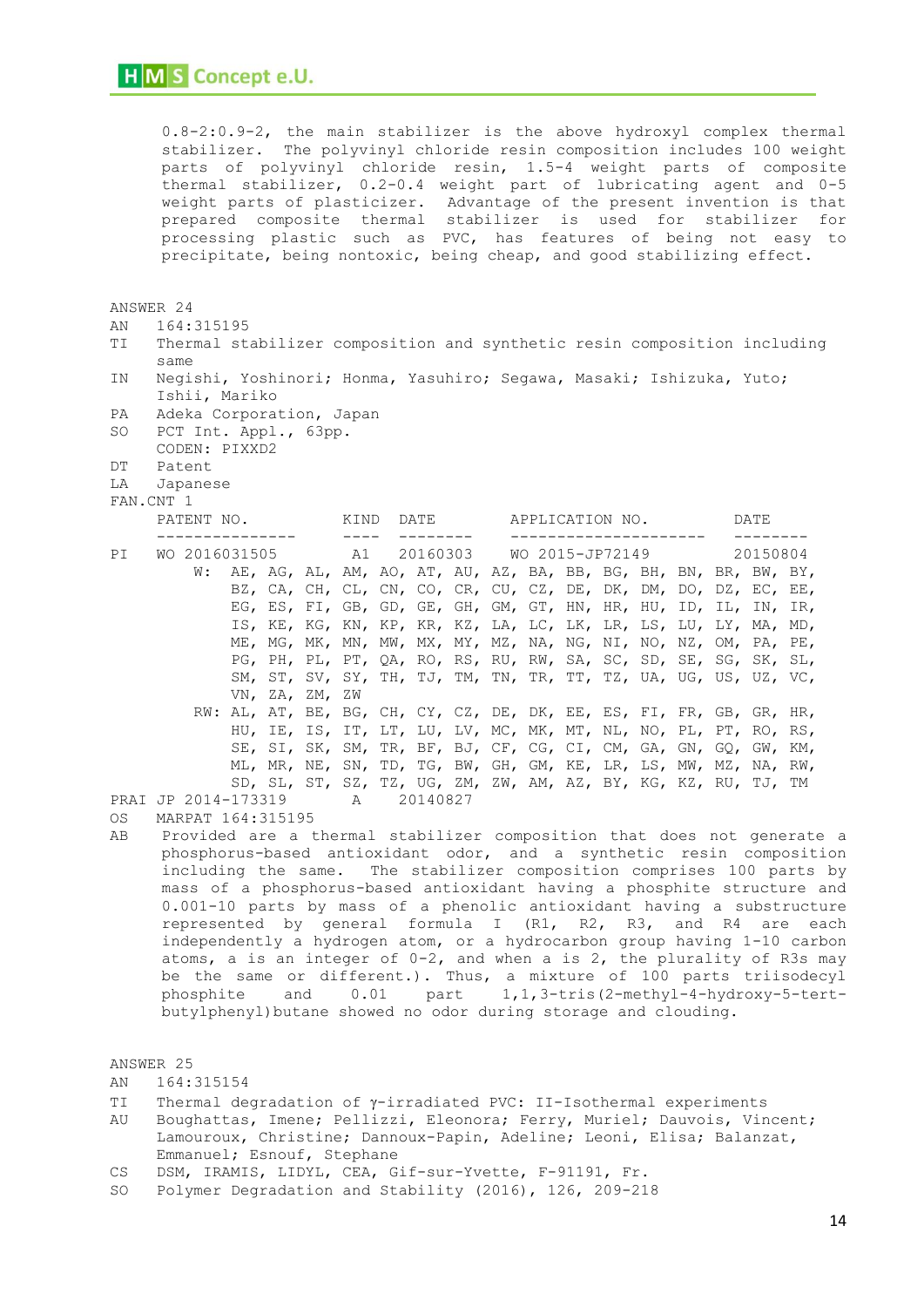```
 CODEN: PDSTDW; ISSN: 0141-3910
DOI 10.1016/j.polymdegradstab.2015.05.010
PB Elsevier Ltd.
DT Journal; (online computer file)
LA English
AB A previous study carried out using dynamical thermogravimetry showed that 
     radio-oxidation enhances the thermal degradation of poly(vinyl chloride) 
     (PVC). In order to gain a better understanding of the mechanisms 
     responsible for this thermal instability, a series of isothermal 
     treatments were performed on radio-oxidized PVC. Two materials were 
     studied: additive-free PVC and plasticized PVC. The samples were pre-
     degraded using \gamma-radiation under air at room temperature The isothermal
     degradation at 120 and 150 °C of radio-oxidized PVC was then investigated 
     using thermogravimetry followed by mass spectrometry, in-situ IR 
     spectroscopy and thermodesorption coupled with gas chromatog.-mass 
     spectrometry. For both pre-irradiated polymers the major weight loss 
     appears after 30 min of heating at 120 °C or 150 °C. The gases
     responsible for this weight loss are mainly HCl, a small amount of 
     benzene and CO2. Desorption of degradation mols. resulting from radio-
     oxidation also contributes to the weight loss.
RE CITED REFERENCES
(1) Arakawa, K; Radiat Phys Chem 1986, V27, P157 HCA
(2) Audouin, L; J. Appl Polym Sci 1992, V45, P2091 HCA
(3) Bacaloglu, R; Polym Degrad Stabil 1995, V47, P33 HCA
(4) Beltran, M; Eur Polym J 1997, V33, P1135 HCA
(5) Bockhorn, H; J. Anal Appl Pyrolysis 1999, V50, P77 HCA
(6) Cooray, B; Eur Polym J 1980, V16, P169 HCA
(7) Endo, K; Prog Polym Sci 2002, V27, P2021 HCA
(8) Hegazy, E; J. Appl Polym Sci 1981, V26, P2947 HCA
(9) Hjertberg, T; Macromolecules 1988, V21, P603 HCA
(10) Ivan, B; Polym Bull 1980, V2, P83 HCA
(11) Kelen, T; Polym Bull 1978, V1, P79 HCA
(12) Kelen, T; React Kinet Catal Lett 1974, V1, P93 HCA
(13) Krylova, S; Vysokomol Soedin Seriya A 1979, V21, P684 HCA
(14) Lerke, I; J. Appl Polym Sci 1977, V21, P2067 HCA
(15) Marongiu, A; J. Anal Appl Pyrolysis 2003, V70, P519 HCA
(16) Martinsson, E; Macromolecules 1988, V21, P136 HCA
(17) Minsker, K; J. Macromol Sci Part C 1981, V20, P243
(18) Nagy, T; Angew Makromol Chem 1978, V66, P193 HCA
(19) Nagy, T; Polym Bull 1980, V3, P613 HCA
(20) Nagy, T; React Kinet Catal Lett 1976, V5, P303 HCA
(21) Nagy, T; React Kinet Catal Lett 1978, V8, P7 HCA
(22) Panek, M; Macromolecules 1985, V18, P1040 HCA
(23) Saido, K; Macromol Res 2003, V11, P178 HCA
(24) Salovey, R; J. Appl Polym Sci 1970, V14, P713 HCA
(25) Salovey, R; J. Appl Polym Sci 1972, V16, P3265 HCA
(26) Scott, G; Eur Polym J 1978, V14, P377 HCA
(27) Svetly, J; Makromol Chem Rapid Commun 1980, V1, P247 HCA
(28) Szymanski, W; J. Appl Polym Sci 1979, V23, P791 HCA
(29) Troitskii, B; Polym Degrad Stabil 1997, V58, P83 HCA
(30) Troitskii, B; Polym Sci Part A Polym Chem 1993, V31, P75 HCA
(31) Villar, H; J. Chem Phys 1988, V88, P1003 HCA
(32) Wypych, J; PVC Degradation and Stabilization 2008
(33) Zahran, A; Radiat Phys Chem 1985, V26, P25 HCA
(34) Zeppenfeld, G; On the Mechanism of the Radiation Oxidation of Poly (vinyl
     Chloride PVC) 1966
(35) Zhao, W; J. Polym Sci Part A Polym Chem 1998, V36, P3089 HCA
OSC.G 1 THERE ARE 1 CAPLUS RECORDS THAT CITE THIS RECORD (1 CITINGS)
```
ANSWER 26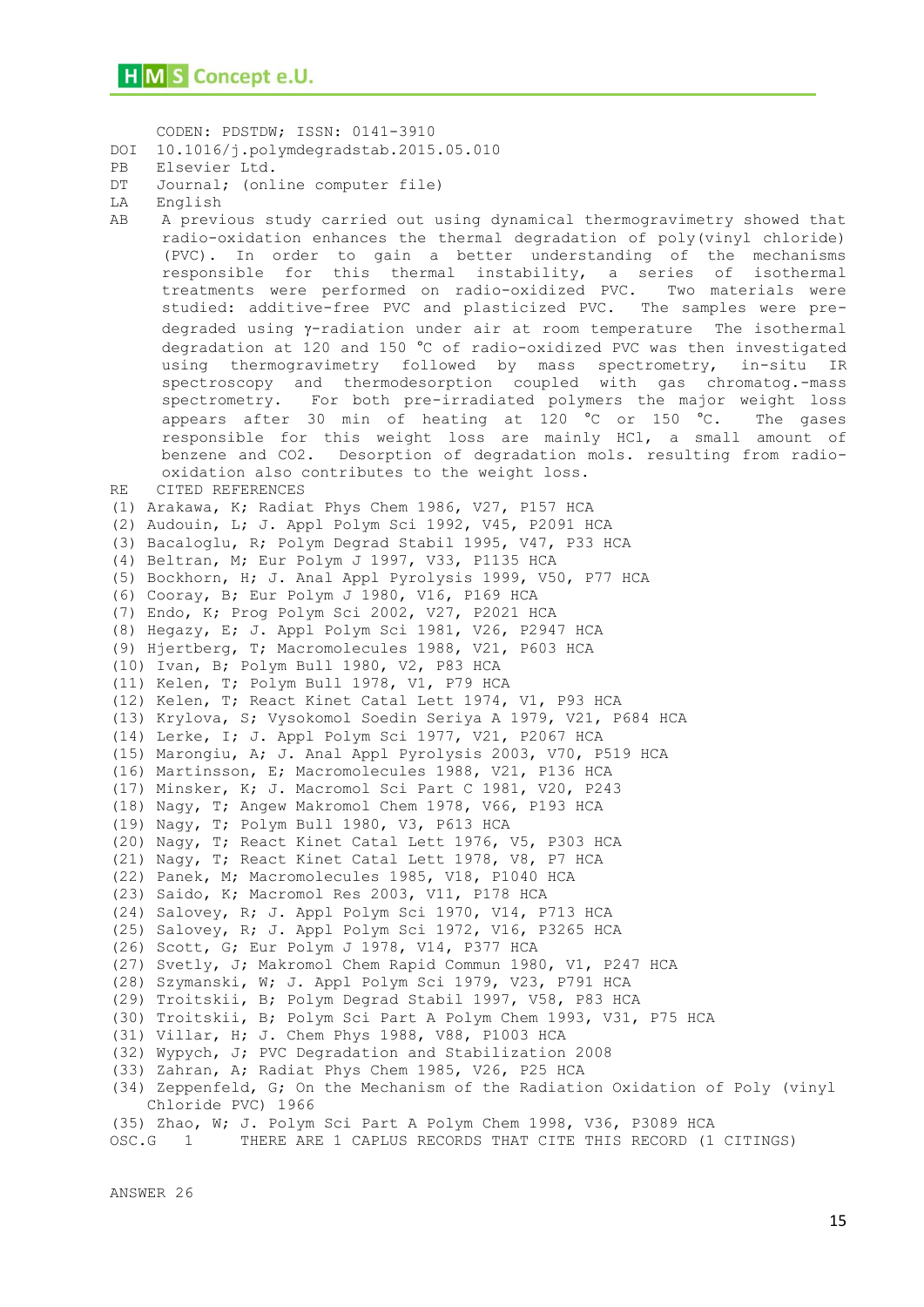- AN 164:315079
- TI Thermal degradation of y-irradiated PVC: I-dynamical experiments

AU Boughattas, Imene; Ferry, Muriel; Dauvois, Vincent; Lamouroux, Christine; Dannoux-Papin, Adeline; Leoni, Elisa; Balanzat, Emmanuel; Esnouf, Stephane CS DSM, IRAMIS, LIDYL, CEA, Gif-sur-Yvette, F-91191, Fr.

- SO Polymer Degradation and Stability (2016), 126, 219-226
- CODEN: PDSTDW; ISSN: 0141-3910
- DOI 10.1016/j.polymdegradstab.2015.03.014
- PB Elsevier Ltd.
- DT Journal; (online computer file)
- LA English
- AB Polymers used in nuclear industry are important constituents of nuclear wastes. In case of fire during waste transportation, package temperature could rise markedly. Within this context, the objective of this work is to analyze the thermal degradation of irradiated polymers. The dynamical degradation of radio-oxidized poly(vinyl chloride) was investigated by thermogravimetry coupled with mass spectrometry and by thermodesorption coupled with gas chromatog.-mass spectrometry. Additive-free and plasticized PVC was pre-aged using  $\gamma$ -irradiation under air at room temperature Pre-irradiation induces a decrease of the initial degradation temperature and leads to an early formation of HCl and benzene. Although dehydrochlorination remains the predominant degradation process within the temperature range used in this study, others processes contribute to the mass loss such as dehydration and desorption of degradation mols. resulting from radio-oxidation

RE CITED REFERENCES

(1) Anon; Polyvinyl chloride degradation 1985 (2) Bacaloglu, R; Polym Degrad Stabil 1994, V45, P301 HCA (3) Bacaloglu, R; Polym Degrad Stabil 1995, V47, P33 HCA (4) Beltran, M; Polym Degrad Stabil 1997, V55, P73 HCA (5) Benes, M; J Therm Anal Calorim 2004, V78, P621 HCA (6) Bockhorn, H; J Anal Appl Pyrolysis 1999, V50, P77 HCA (7) Braun, D; Dev Polym Degrad 1981, V3, P173 (8) Carlsson, D; ACS Symp Ser 1988, V364, P376 HCA (9) Cooray, B; Eur Polym J 1980, V16, P169 HCA (10) Decker, C; J Appl Polym Sci 1976, V20, P3321 HCA (11) Esposti, G; Radiat Phys Chem 1999, V54, P203 HCA (12) Gardette, J; Macromolecules 1989, V22, P2576 HCA (13) Geoffrey, M; Polym Degrad Stabil 1999, V64, P353 (14) Hjertberg, T; Macromolecules 1988, V21, P603 HCA (15) Krzyszrof, P; Thermal degradation of polymeric materials 2005 (16) Marcilla, A; Polym Degrad Stabil 1995, V48, P219 HCA (17) Martinsson, E; Macromolecules 1988, V21, P136 HCA (18) Matuschek, G; Thermochim Acta 2000, V361, P77 HCA (19) McNeill, I; Polym Degrad Stabil 1995, V49, P181 HCA (20) Miranda, R; Polym Degrad Stabil 1999, V64, P127 HCA (21) Montaudo, G; Polym Degrad Stabil 1991, V33, P229 HCA (22) Nagy, T; Angew Makromol Chem 1978, V66, P193 HCA (23) Nagy, T; Polym Bull 1980, V3, P613 HCA (24) Ozawa, T; J Therm Anal Calorim 1970, V2, P301 HCA (25) Salovey, R; J Appl Polym Sci 1970, V14, P713 HCA (26) Salovey, R; J Appl Polym Sci 1972, V16, P3265 HCA (27) Sanchez-Jimenez, P; Polymer 2010, V51, P3998 HCA (28) Slapak, M; Comput Theor Polym Sci 2000, V10, P481 HCA (29) Soudais, Y; J Anal Appl Pyrolysis 2007, V78, P46 HCA (30) Starnes, W; Prog Polym Sci 2002, V27, P2133 HCA (31) Stromberg, R; J Polym Sci 1959, V35, P355 HCA (32) Troitskii, B; Eur Polym J 1997, V33, P1179 (33) Troitskii, B; J Polym Sci Part A Polym Chem 1990, V28, P2695 HCA (34) Troitskii, B; J Polym Sci Part A Polym Chem 1993, V31, P75 HCA (35) Troitskii, B; Polym Degrad Stabil 1997, V58, P83 HCA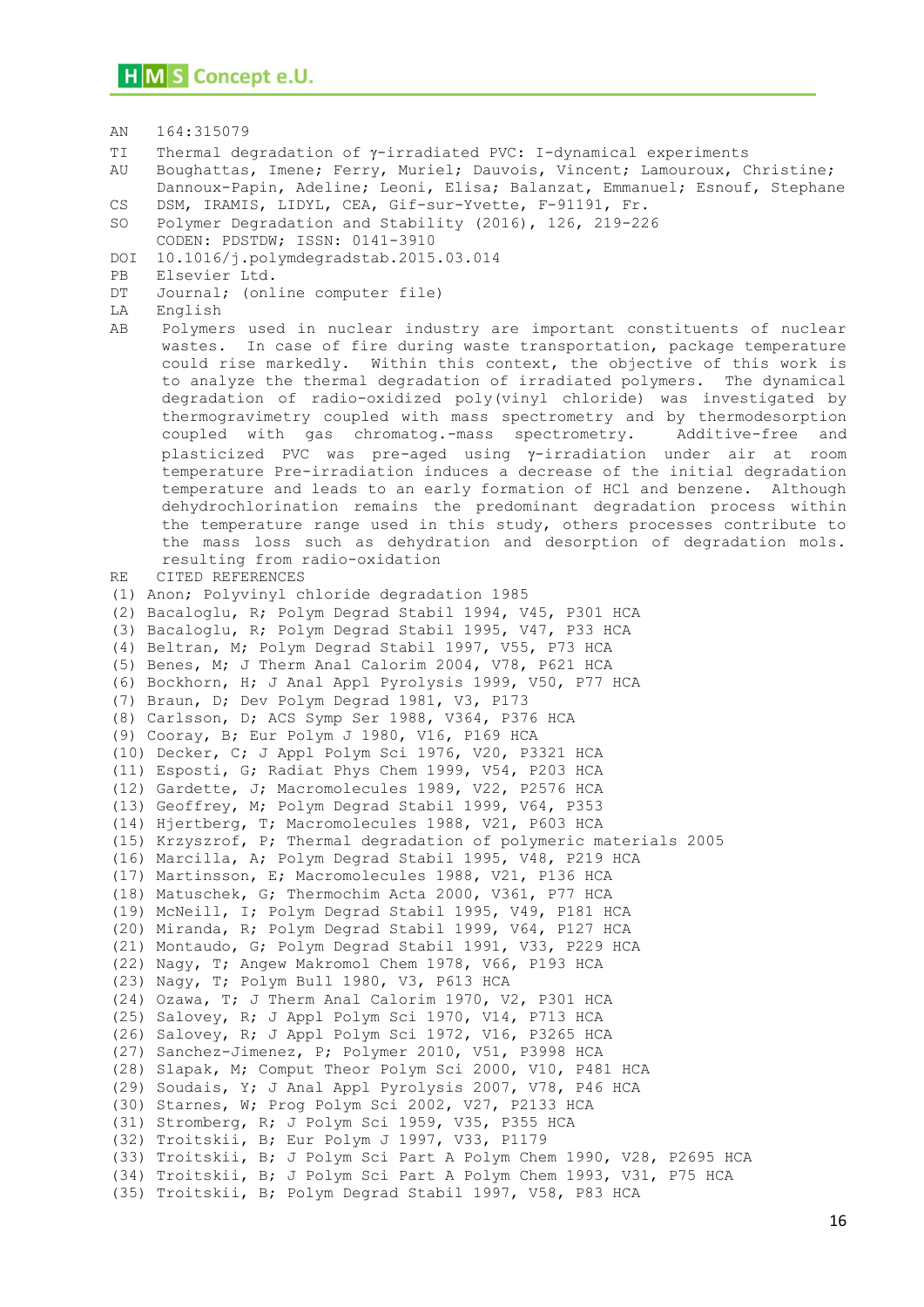(36) Wu, C; Chem Eng J Biochem Eng J 1994, V55, P87 HCA (37) Wypych, J; PVC degradation and stabilization 2008 (38) Zeppenfeld, G; On the mechanism of the radiation oxidation of poly(vinyl chloride PVC) 1966 (39) Zhu, H; J Anal Appl Pyrolysis 2008, V82, P1 HCA OSC.G 1 THERE ARE 1 CAPLUS RECORDS THAT CITE THIS RECORD (1 CITINGS)

#### ANSWER 27

- AN 164:304817
- TI A hydrotalcite having acid adsorption property and transparent effect used in polymer and preparation method thereof
- IN He, Jiebing; Chi, Wenjie
- PA GCH Technology Co., Ltd., Peop. Rep. China
- SO Faming Zhuanli Shenqing, 7pp.
- CODEN: CNXXEV
- DT Patent
- LA Chinese
- FAN.CNT 1

| PATENT NO.            | KTND. | DATE.    | APPLICATION NO.  | DATE.    |  |
|-----------------------|-------|----------|------------------|----------|--|
|                       | ---   |          |                  |          |  |
| PI CN 105293541       |       | 20160203 | CN 2015-10769992 | 20151112 |  |
| PRAI CN 2015-10769992 |       | 20151112 |                  |          |  |

AB The present invention relates to a hydrotalcite, and its chemical formula is: M2+xM3+y(OH)2x+3y-x/2(CO3)x/4 ·mH2O, wherein M2+is divalent metal ions or a mixture of the divalent metal ions selected from one or two of Mg2+, Ca2+, Ni2+, Zn2+, Mn2+, Cu2+, Co2+, Pd2+and Fe2+; M3+is trivalent metal ions selected from one of Al3+, Ga3+and In3+; x and y are pos. nos.;  $x/y=2.0-2.5$ ; m=3.5-4.0. D50 of the hydrotalcite is smaller than 0.150  $\mu$ m, and the numerical range is 0.120-0.140  $\mu$ m. The sp. surface area of the hydrotalcite is larger than 30 m2/g. The preparation method of the hydrotalcite is: mixing M2+(HCO3)2of x/8 mol, NaM3+O2of y mol, M2+Cl2of 1/4x mol, M2+(OH) 2of 5/8x mol and H2O of (4+3/4x) mol and stirring thoroughly, heating to 75-85  $^{\circ}$ C; stirring while preserving heat for a period of time, and obtaining the final product; its reaction formula is as follows: x/8M2+(HCO3)2+yNaM3+O2+O2+1/4xM2+Cl2+5/8xM2+(OH)2+(4+3/4x)H2O  $\rightarrow$ M2+xM3+y(OH)2x+3y-x/2(CO3)x/4 ·4H2O. The hydrotalcite is used to adsorb the acid exuded from decomposition of the polymer by heating; its addition proportion is 0.5-1.5%, and the polymer is polyvinyl chloride. The hydrotalcite has good acid adsorption property with an acid adsorption capacity which is five times stronger than that of calcium stearate, and the hydrotalcite can be used as a good soft and rigid transparent or non-transparent PVC processing acid adsorption agent, which is a good stabilizer of organohalogen flame retardant. The hydrotalcite has advantages of good thermostability, high efficiency and good photostability, and it has good compatibility with PVC and does not volatilize, migrate, or give out frost, and it is non-toxic and pollution-free, and ensure transparency of PVC and prevent degradation

ANSWER 28 AN 164:303362 TI Organic zinc complex composite heat stabilizer for PVC and preparation method thereof IN Chen, Huanzhang; Shen, Jie; Zhang, Canming PA Hebei Jingxin Chemical Group Co., Ltd., Peop. Rep. China SO Faming Zhuanli Shenqing, 7pp. CODEN: CNXXEV DT Patent LA Chinese FAN.CNT 1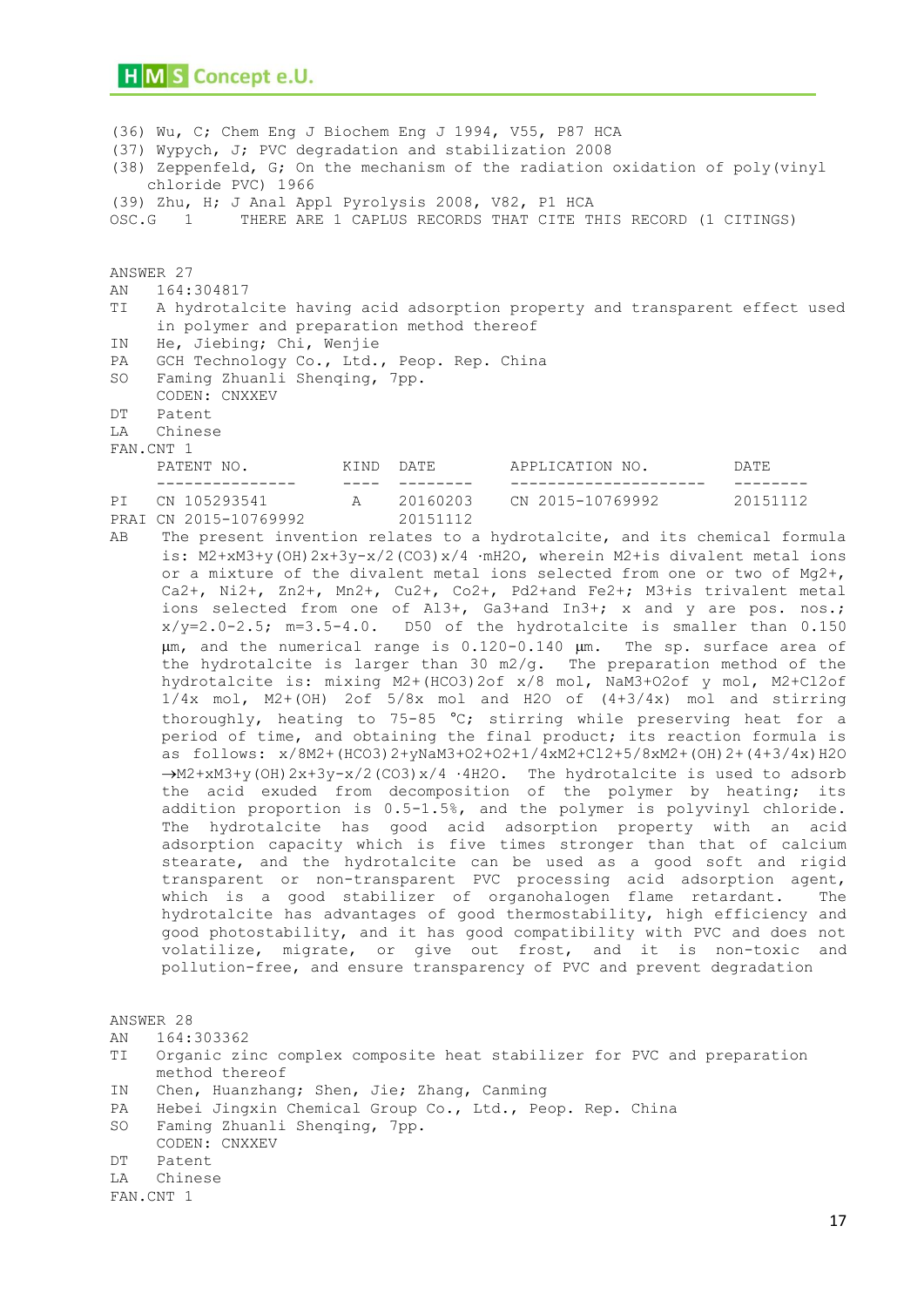| PATENT NO.            | KIND DATE |          | APPLICATION NO.  | DATE.                   |
|-----------------------|-----------|----------|------------------|-------------------------|
|                       |           |          |                  |                         |
| PI CN 105273337       | A         | 20160127 | CN 2015-10764723 | $20151111$ $\leftarrow$ |
| PRAI CN 2015-10764723 |           | 20151111 |                  |                         |
|                       |           |          |                  |                         |

OS MARPAT 164:303362

AB The composite heat stabilizer comprises main stabilizer and auxiliary heat stabilizer. The mass ratio of described main stabilizer and auxiliary heat stabilizer is (0.9-3.0):(0.1-1.0); where, described main stabilizer is organic zinc complex and calcium stearate; described auxiliary heat stabilizer is selected at least one from stearic acid, polyhydric alc., hydrotalcite and zeolite. The stabilizer is prepared by the following steps: (1) mixing zinc salt and organic solvent, heating to reflux, adding organic ligand to mixed solution, evaporating organic solvent and excessive organic ligand to obtain organic zinc complex; and (2) mixing with calcium stearate and auxiliary heat stabilizer.

ANSWER 29

- AN 164:303324
- TI Heat-resistant modified polyvinyl chloride plastic and its preparation method
- IN Jiang, Lei; Zhang, Li; Zheng, Xiao; Qiu, Yufei
- PA Ningbo Shanggao New Materials Co., Ltd., Peop. Rep. China
- SO Faming Zhuanli Shenqing, 5pp.
- CODEN: CNXXEV
- DT Patent
- LA Chinese
- FAN.CNT 1

| PATENT NO.            | KTND. | DATE     | APPLICATION NO.  | DATE.          |
|-----------------------|-------|----------|------------------|----------------|
|                       | ___   |          |                  |                |
| PI CN 105255068       |       | 20160120 | CN 2015-10814408 | $20151123$ <-- |
| PRAI CN 2015-10814408 |       | 20151123 |                  |                |

AB The title heat-resistant modified polyvinyl chloride (PVC) plastic is composed of (by weight parts) stannous sulfide 0.1-0.2, bisphenol A phosphite 2-3, modified PVC emulsion 150-170, ammonium molybdate 2-4, vinyl chloride-vinyl acetate resin 4-7, 2-benzisothiazolin-3-one 0.6-1, vanadium acetylacetonate 0.1-0.2, sodium dodecanol polyoxyethylene ether sulfate 1-2, tri-Bu borate 4-7, fluorinated graphite 30-40, polytetrafluoroethylene 5-10, hexamethylphosphoric triamide 2-3, potassium zirconium carbonate 2-4, and oleic diethanolamide 0.6-1, wherein the modified PVC emulsion is prepared from PVC, L-lysine diisocyanate, calcium sulfoaluminate, TRITON(R) X-100, hydrogenated, palm wax, hexabromocyclododecane, dimethyldioctylammonium chloride and phthalic acid polyester. The invention also provides preparation method of the heat-resistant modified PVC plastic. According to the invention, the modified PVC emulsion has good adhesion, stability, and compatibility with each raw material; and the heat-resistant modified PVC plastic has good surface strength, weather resistance, improved heat resistance, aging resistance and prolonged service life.

ANSWER 30 AN 164:303303 TI Flame-retardant PVC insulating cable sheath IN Sun, Miao; Jiang, Huiqi; Cai, Xudong PA Qingdao Zhongke Software Co., Ltd., Peop. Rep. China SO Faming Zhuanli Shenqing, 4pp. CODEN: CNXXEV DT Patent LA Chinese FAN.CNT 1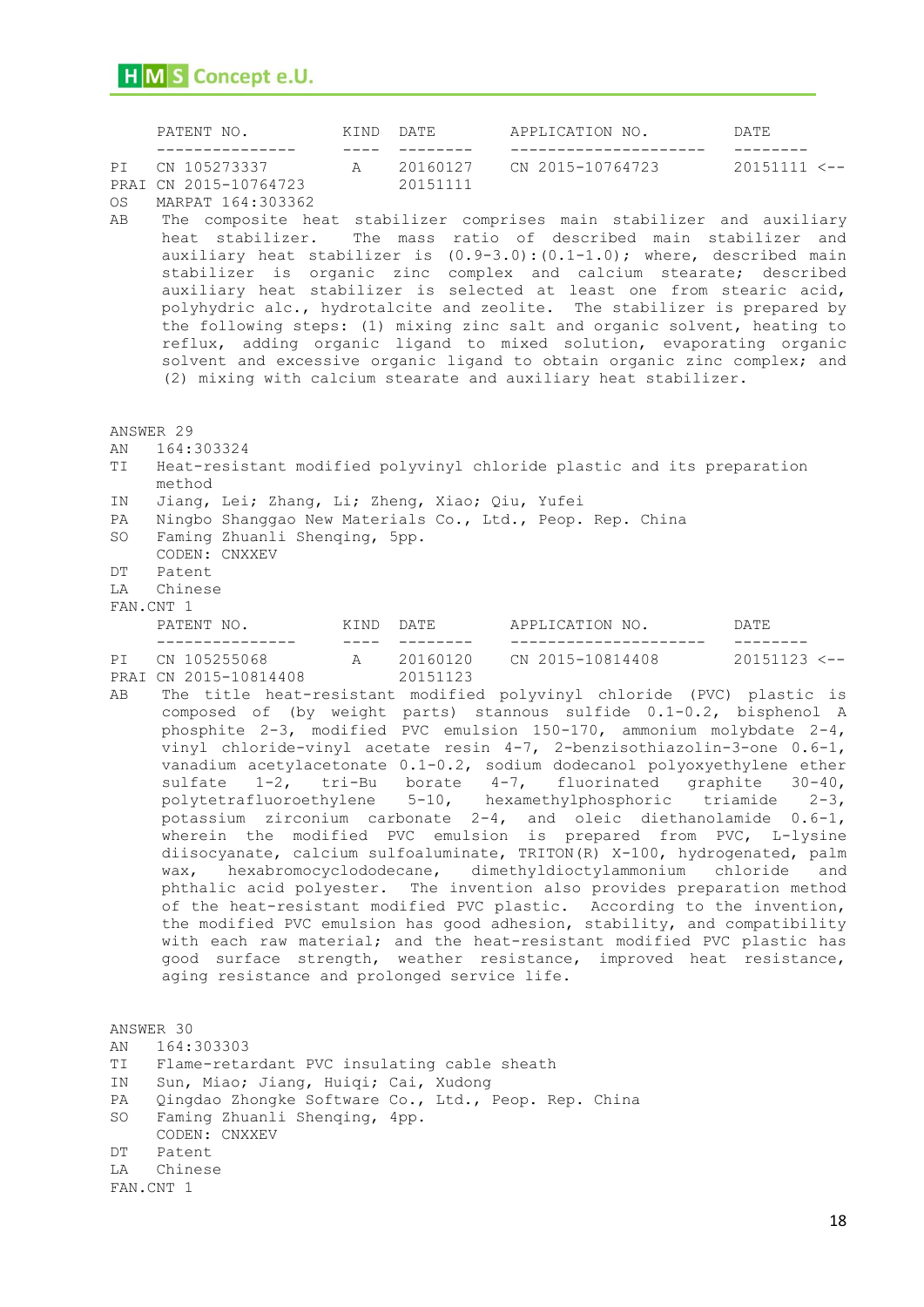|                                                                  | PATENT NO.<br>KIND DATE                                                                                                                                                                                                                                                                                                                                                                                                                                                                                                                                                                                                                                                                                                                                                                                                                                                                                                                                                                                                                                                                                                                                |               |          | APPLICATION NO.                                                                                                                                                                                                                                                                                                                                                                                                                                                                                                                                                                                                                                                                                                                                                                                                  | DATE      |  |  |  |  |
|------------------------------------------------------------------|--------------------------------------------------------------------------------------------------------------------------------------------------------------------------------------------------------------------------------------------------------------------------------------------------------------------------------------------------------------------------------------------------------------------------------------------------------------------------------------------------------------------------------------------------------------------------------------------------------------------------------------------------------------------------------------------------------------------------------------------------------------------------------------------------------------------------------------------------------------------------------------------------------------------------------------------------------------------------------------------------------------------------------------------------------------------------------------------------------------------------------------------------------|---------------|----------|------------------------------------------------------------------------------------------------------------------------------------------------------------------------------------------------------------------------------------------------------------------------------------------------------------------------------------------------------------------------------------------------------------------------------------------------------------------------------------------------------------------------------------------------------------------------------------------------------------------------------------------------------------------------------------------------------------------------------------------------------------------------------------------------------------------|-----------|--|--|--|--|
| PI<br>AВ                                                         | PRAI CN 2015-10667197<br>2400 KGy.                                                                                                                                                                                                                                                                                                                                                                                                                                                                                                                                                                                                                                                                                                                                                                                                                                                                                                                                                                                                                                                                                                                     | $\frac{1}{2}$ | 20151016 | CN 105255043 A 20160120 CN 2015-10667197 20151016 <--<br>The invention discloses a flame-retardant PVC insulating cable sheath.<br>The sheath is prepared from (by weight parts) PVC resin 100, ethylene-<br>propylene rubber 30-40, chlorosulfonated polyethylene 12-15, alkoxy<br>polydimethylsiloxane 6-8, sulfur 4-6, vulcanization accelerator 1-2,<br>boron-zinc compound stabilizer 1-2, dioctyl phthalate 4-6, UV light<br>absorber 0.3-0.5, acid absorbent 2-4 and filler 3-5. The cable material<br>of the invention has good insulativity, good heat resistance, high<br>tensile strength and good flame retardancy. The cable material has good<br>chemical medium corrosion resistance and high radiation resistance, and<br>has the elongation at break greater than 50% after radiation dosage is |           |  |  |  |  |
| ANSWER 31<br>ΑN<br>ТI<br>ΙN<br>PA<br>SO<br>DΤ<br>LA<br>FAN.CNT 1 | 164:302809<br>Phosphite antioxidant and its green preparation method<br>Faming Zhuanli Shenging, 13pp.<br>CODEN: CNXXEV<br>Patent<br>Chinese                                                                                                                                                                                                                                                                                                                                                                                                                                                                                                                                                                                                                                                                                                                                                                                                                                                                                                                                                                                                           |               |          | Xie, Quancheng; Song, Weibin; Feng, Jianhui; Wang, Min; Cui, Xiaokun<br>Zibo Yifeng Iron Polymer Material Co., Ltd., Peop. Rep. China                                                                                                                                                                                                                                                                                                                                                                                                                                                                                                                                                                                                                                                                            |           |  |  |  |  |
|                                                                  |                                                                                                                                                                                                                                                                                                                                                                                                                                                                                                                                                                                                                                                                                                                                                                                                                                                                                                                                                                                                                                                                                                                                                        |               |          |                                                                                                                                                                                                                                                                                                                                                                                                                                                                                                                                                                                                                                                                                                                                                                                                                  | --------- |  |  |  |  |
| OS<br>AВ                                                         | PI CN 105294758 A 20160203 CN 2015-10823385 20151124 <---<br>PRAI CN 2015-10823385 20151124<br>MARPAT 164:302809<br>The present invention relates to a kind of antioxidant and its<br>preparation method, and specifically relates to a kind of phosphite<br>antioxidant and its preparation method. Chemical formula is as follows<br>I, wherein: R1 is methylpiperidyl, R2 is Ph or R3-phenyl; R3 is C10-C22<br>alkyl. The present invention provides a kind of novel phosphite<br>antioxidant, and the product has double effects of antioxidn. and light<br>stabilization. This kind of antioxidant is applicable to the rubber-<br>plastic elastomers, such as SBS, TPR, IPS, PS, SBR, BR, PVC, PE, PP, ABS,<br>and has high thermal and oxygen stabilization efficiency, and the<br>antioxidant does not change color in the course of processing and use, is<br>especially suitable for being used as light color stabilizer with wider<br>market prospect. The present invention also provides its preparation<br>method, which has high product yield, little 'three wastes' discharge,<br>and is environmentally friendly and energy-saving. |               |          |                                                                                                                                                                                                                                                                                                                                                                                                                                                                                                                                                                                                                                                                                                                                                                                                                  |           |  |  |  |  |
| ANSWER 32<br>ΑN<br>TI                                            | 164:290724                                                                                                                                                                                                                                                                                                                                                                                                                                                                                                                                                                                                                                                                                                                                                                                                                                                                                                                                                                                                                                                                                                                                             |               |          | Formulation for polyvinyl chloride (PVC) window screen filaments with good                                                                                                                                                                                                                                                                                                                                                                                                                                                                                                                                                                                                                                                                                                                                       |           |  |  |  |  |
| ΙN<br>PA<br>SO<br>DΤ<br>LA<br>FAN.CNT 1                          | weather resistance and light heat resistance<br>Wang, Xiaowei<br>Peop. Rep. China<br>Faming Zhuanli Shenqing, 4pp.<br>CODEN: CNXXEV<br>Patent<br>Chinese<br>PATENT NO.                                                                                                                                                                                                                                                                                                                                                                                                                                                                                                                                                                                                                                                                                                                                                                                                                                                                                                                                                                                 | KIND DATE     |          | APPLICATION NO.                                                                                                                                                                                                                                                                                                                                                                                                                                                                                                                                                                                                                                                                                                                                                                                                  | DATE      |  |  |  |  |
|                                                                  | -------------                                                                                                                                                                                                                                                                                                                                                                                                                                                                                                                                                                                                                                                                                                                                                                                                                                                                                                                                                                                                                                                                                                                                          |               |          |                                                                                                                                                                                                                                                                                                                                                                                                                                                                                                                                                                                                                                                                                                                                                                                                                  |           |  |  |  |  |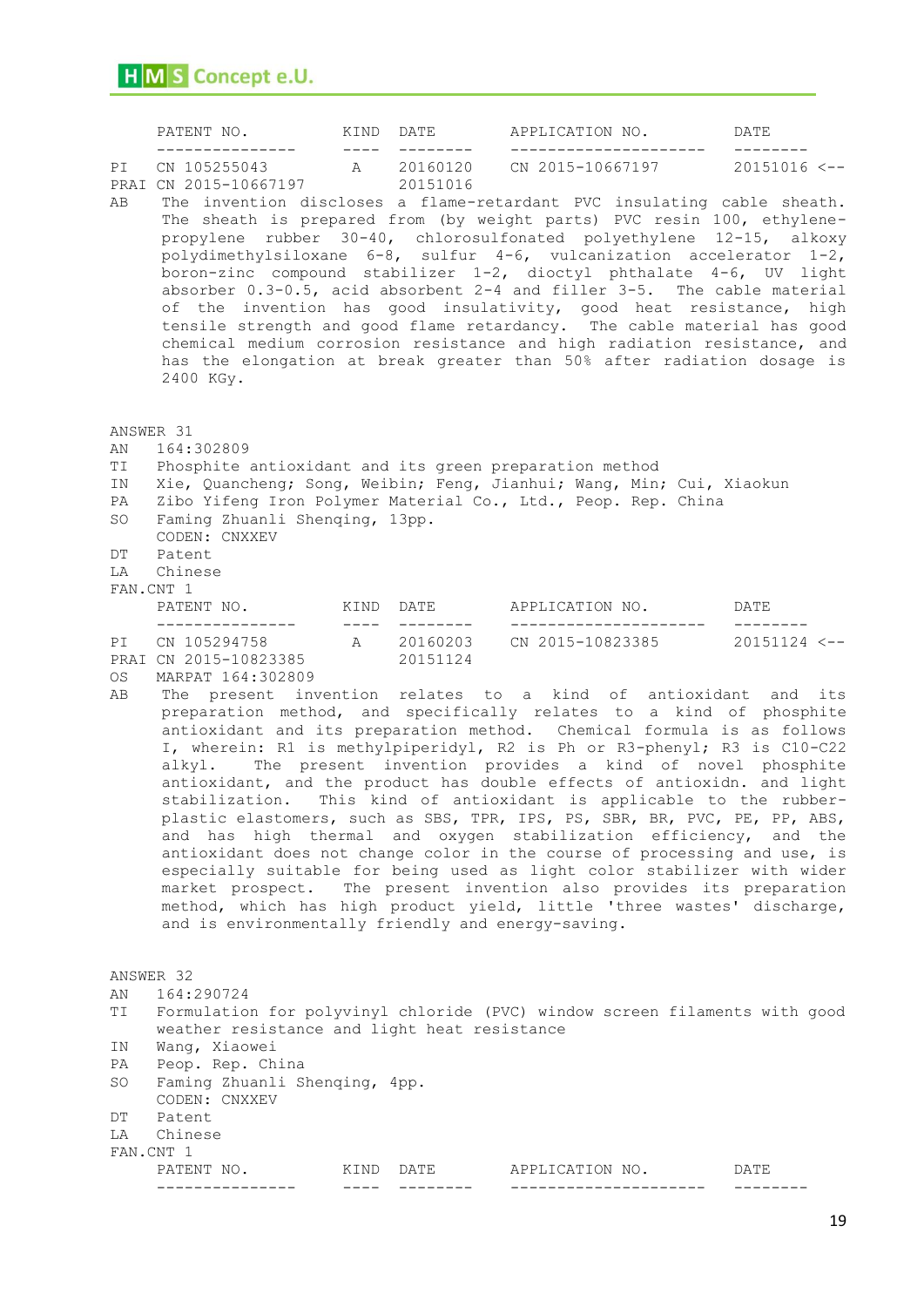PI CN 105255071 A 20160120 CN 2015-10822159 20151124 <-- PRAI CN 2015-10822159 20151124 AB The title formulation comprises (by weight) polyvinyl chloride (PVC) (SG-5) 100 parts, di-Bu phthalate (DBP) 2-9 parts, stabilizer (tribasic lead sulfate and/or dibasic lead phosphite) 8-10 parts and stearic acid 0.4- 0.6 part. The formulation has good weather resistance, light heat resistance, good performance, low cost, and good processability. ANSWER 33 AN 164:290675 TI Environment-friendly hydrotalcite-rare earth citrate composite stabilizer for PVC and the manufacture thereof IN Wang, Shengmao; Qiu, Yonggui; Song, Kaisheng; Gao, Xu; Li, Yi; Xu, Ming; Xiao, Dushan; Sun, Rongxing PA Anhui Hwasu Corp., Peop. Rep. China SO Faming Zhuanli Shenqing, 5pp. CODEN: CNXXEV DT Patent LA Chinese FAN.CNT 1 PATENT NO. KIND DATE APPLICATION NO. DATE --------------- ---- -------- --------------------- -------- A 20160120 CN 2015-10793162 20151118 <--PRAI CN 2015-10793162 20151118 AB The title stabilizer is prepared from modified Zn/Al hydrotalcite 20-30, octyl tin mercaptide 10-12, cerium stearate 6-9, lanthanum citrate 2-3, diisodecyl phthalate 18-22, N-(p-chlorophenyl) phthalimide 10-15, zinc stearate 3-6, Ba-Cd-Zn soap-based stabilizer 2-4, carbitol 5-6, 2,4 dihydroxy benzophenone 1-2, bayberry wax 2-3, and nano-calcium carbonate 5-10 parts. ANSWER 34 AN 164:278604 TI Method for production and applications of 2-mercaptoethanol IN Boehling, Ralf; Hayer, Michael; Rehfinger, Alwin; Deckers, Andreas; Triller, Michael PA BASF SE, Germany SO PCT Int. Appl., 36pp. CODEN: PIXXD2 DT Patent LA German FAN.CNT 1 PATENT NO. KIND DATE APPLICATION NO. DATE --------------- ---- -------- --------------------- -------- PI WO 2016024012 A1 20160218 WO 2015-EP68752 20150814 W: AE, AG, AL, AM, AO, AT, AU, AZ, BA, BB, BG, BH, BN, BR, BW, BY, BZ, CA, CH, CL, CN, CO, CR, CU, CZ, DE, DK, DM, DO, DZ, EC, EE, EG, ES, FI, GB, GD, GE, GH, GM, GT, HN, HR, HU, ID, IL, IN, IR, IS, JP, KE, KG, KN, KP, KR, KZ, LA, LC, LK, LR, LS, LU, LY, MA, MD, ME, MG, MK, MN, MW, MX, MY, MZ, NA, NG, NI, NO, NZ, OM, PA, PE, PG, PH, PL, PT, QA, RO, RS, RU, RW, SA, SC, SD, SE, SG, SK, SL, SM, ST, SV, SY, TH, TJ, TM, TN, TR, TT, TZ, UA, UG, US, UZ, VC, VN, ZA, ZM, ZW RW: AL, AT, BE, BG, CH, CY, CZ, DE, DK, EE, ES, FI, FR, GB, GR, HR, HU, IE, IS, IT, LT, LU, LV, MC, MK, MT, NL, NO, PL, PT, RO, RS, SE, SI, SK, SM, TR, BF, BJ, CF, CG, CI, CM, GA, GN, GQ, GW, KM, ML, MR, NE, SN, TD, TG, BW, GH, GM, KE, LR, LS, MW, MZ, NA, RW, SD, SL, ST, SZ, TZ, UG, ZM, ZW, AM, AZ, BY, KG, KZ, RU, TJ, TM PRAI EP 2014-181167 A 20140815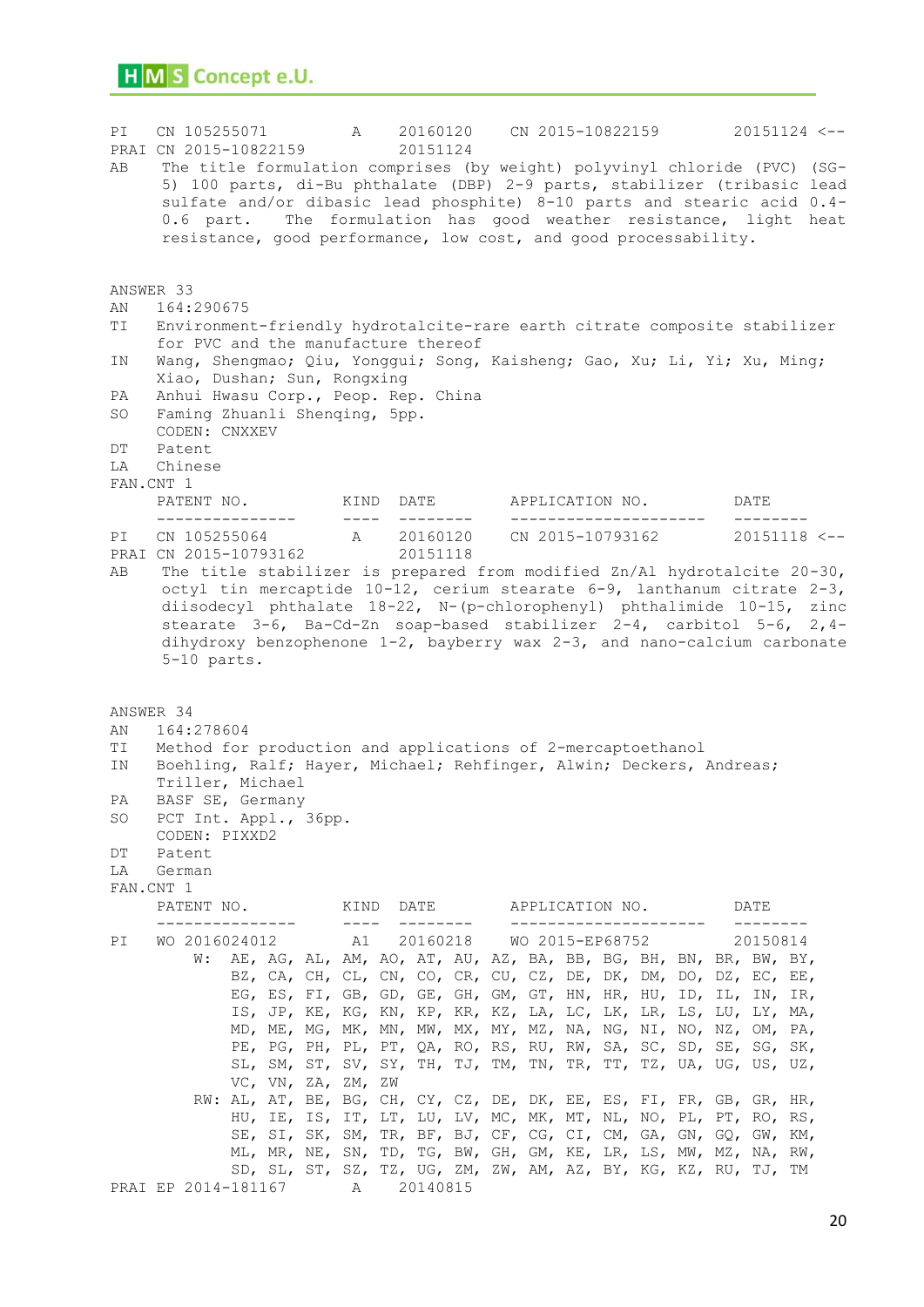| AВ<br>RE<br>(2)<br>ΆN<br>ΤI<br>ΙN<br>PA | A method for production of 2-mercaptoethanol comprises (a) providing a<br>liquid thiodiglycol flow, (b) providing hydrogen sulfide in a liquid or<br>gas phase, (c) providing liquid ethylene oxide, (d) mixing hydrogen<br>sulfide and ethylene oxide with thiodiglycol in a mixing zone to obtain a<br>feed mixture, wherein a temperature is 0-200° and a pressure is 2-100 bar<br>at the outlet of the mixing zone, (e) converting ethylene oxide and<br>hydrogen sulfide contained in the feed mixture in an adiabatic reaction<br>zone at an outlet temperature of $\geq 120^{\circ}$ to $\leq 300^{\circ}$ and a pressure of $\geq 1.5$<br>bar to obtain the reaction product which comprises 2-mercaptoethanol and<br>wherein the<br>feed<br>mixture<br>thiodiglycol,<br>in<br>step<br>(d)<br>has<br>a<br>thiodiglycol/ethylene oxide ratio from 99.5/0.5 to 80/20.<br>The invention<br>also relates to the use of 2-mercaptoethanol in production of rubber,<br>plasticizers, as enzyme stabilizer, pH buffer, cell culture growth<br>promoter, chain transfer agent in polymerization, intermediate product in<br>synthesis of amino acids, stabilizer in PVC-containing plastics.<br>CITED REFERENCES<br>(1) ARRETZ, E; DE 3122285 A1 No publication given 1982 HCA<br>Anon; No publication given<br>(3) BAYER AG; GB 1334100 A 1973 HCA<br>(4) GOETZE, W; CH 533092 A No publication given 1973 HCA<br>(5) MEYBORG, H; EP 0007502 A1 No publication given 1980 HCA<br>(6) REHFINGER, A; EP 1923384 A1 No publication given 2008 HCA<br>ANSWER 35<br>164:277739<br>Stabilizing agent for chlorine-containing resins, and chlorine-containing<br>resin composition containing said stabilizing agent<br>Wazaki, Takahiro; Morimoto, Kensaku; Minamino, Satoshi<br>Nitto Kasei Co., Ltd., Japan<br>Jpn. Kokai Tokkyo Koho, 17pp.; Chemical Indexing Equivalent to 161:9124<br>SO |     |  |  |  |                        |  |          |                                                                                                                                    |                |                 |  |  |  |          |      |                                                                          |  |
|-----------------------------------------|-------------------------------------------------------------------------------------------------------------------------------------------------------------------------------------------------------------------------------------------------------------------------------------------------------------------------------------------------------------------------------------------------------------------------------------------------------------------------------------------------------------------------------------------------------------------------------------------------------------------------------------------------------------------------------------------------------------------------------------------------------------------------------------------------------------------------------------------------------------------------------------------------------------------------------------------------------------------------------------------------------------------------------------------------------------------------------------------------------------------------------------------------------------------------------------------------------------------------------------------------------------------------------------------------------------------------------------------------------------------------------------------------------------------------------------------------------------------------------------------------------------------------------------------------------------------------------------------------------------------------------------------------------------------------------------------------------------------------------------------------------------------------------------------------------------------------------------------------------------------------------------------|-----|--|--|--|------------------------|--|----------|------------------------------------------------------------------------------------------------------------------------------------|----------------|-----------------|--|--|--|----------|------|--------------------------------------------------------------------------|--|
|                                         | (WO)                                                                                                                                                                                                                                                                                                                                                                                                                                                                                                                                                                                                                                                                                                                                                                                                                                                                                                                                                                                                                                                                                                                                                                                                                                                                                                                                                                                                                                                                                                                                                                                                                                                                                                                                                                                                                                                                                      |     |  |  |  |                        |  |          |                                                                                                                                    |                |                 |  |  |  |          |      |                                                                          |  |
| DΤ                                      | CODEN: JKXXAF<br>Patent                                                                                                                                                                                                                                                                                                                                                                                                                                                                                                                                                                                                                                                                                                                                                                                                                                                                                                                                                                                                                                                                                                                                                                                                                                                                                                                                                                                                                                                                                                                                                                                                                                                                                                                                                                                                                                                                   |     |  |  |  |                        |  |          |                                                                                                                                    |                |                 |  |  |  |          |      |                                                                          |  |
| LA                                      | Japanese<br>FAN.CNT 2                                                                                                                                                                                                                                                                                                                                                                                                                                                                                                                                                                                                                                                                                                                                                                                                                                                                                                                                                                                                                                                                                                                                                                                                                                                                                                                                                                                                                                                                                                                                                                                                                                                                                                                                                                                                                                                                     |     |  |  |  |                        |  |          |                                                                                                                                    |                |                 |  |  |  |          |      |                                                                          |  |
|                                         | PATENT NO. KIND DATE                                                                                                                                                                                                                                                                                                                                                                                                                                                                                                                                                                                                                                                                                                                                                                                                                                                                                                                                                                                                                                                                                                                                                                                                                                                                                                                                                                                                                                                                                                                                                                                                                                                                                                                                                                                                                                                                      |     |  |  |  |                        |  |          |                                                                                                                                    |                | APPLICATION NO. |  |  |  |          | DATE |                                                                          |  |
| PI                                      | JP 2016027063                                                                                                                                                                                                                                                                                                                                                                                                                                                                                                                                                                                                                                                                                                                                                                                                                                                                                                                                                                                                                                                                                                                                                                                                                                                                                                                                                                                                                                                                                                                                                                                                                                                                                                                                                                                                                                                                             |     |  |  |  | $- - - -$<br>A         |  | 20160218 |                                                                                                                                    | JP 2012-255457 |                 |  |  |  | 20121121 |      |                                                                          |  |
|                                         |                                                                                                                                                                                                                                                                                                                                                                                                                                                                                                                                                                                                                                                                                                                                                                                                                                                                                                                                                                                                                                                                                                                                                                                                                                                                                                                                                                                                                                                                                                                                                                                                                                                                                                                                                                                                                                                                                           |     |  |  |  |                        |  |          |                                                                                                                                    |                |                 |  |  |  |          |      | WO 2014080755 A1 20140530 WO 2013-JP79868 20131105 <--                   |  |
|                                         |                                                                                                                                                                                                                                                                                                                                                                                                                                                                                                                                                                                                                                                                                                                                                                                                                                                                                                                                                                                                                                                                                                                                                                                                                                                                                                                                                                                                                                                                                                                                                                                                                                                                                                                                                                                                                                                                                           | W : |  |  |  |                        |  |          | AE, AG, AL, AM, AO, AT, AU, AZ, BA, BB, BG, BH, BN, BR, BW, BY,<br>BZ, CA, CH, CL, CN, CO, CR, CU, CZ, DE, DK, DM, DO, DZ, EC, EE, |                |                 |  |  |  |          |      |                                                                          |  |
|                                         |                                                                                                                                                                                                                                                                                                                                                                                                                                                                                                                                                                                                                                                                                                                                                                                                                                                                                                                                                                                                                                                                                                                                                                                                                                                                                                                                                                                                                                                                                                                                                                                                                                                                                                                                                                                                                                                                                           |     |  |  |  |                        |  |          | EG, ES, FI, GB, GD, GE, GH, GM, GT, HN, HR, HU, ID, IL, IN, IR,                                                                    |                |                 |  |  |  |          |      |                                                                          |  |
|                                         |                                                                                                                                                                                                                                                                                                                                                                                                                                                                                                                                                                                                                                                                                                                                                                                                                                                                                                                                                                                                                                                                                                                                                                                                                                                                                                                                                                                                                                                                                                                                                                                                                                                                                                                                                                                                                                                                                           |     |  |  |  |                        |  |          | IS, JP, KE, KG, KN, KP, KR, KZ, LA, LC, LK, LR, LS, LT, LU, LY,                                                                    |                |                 |  |  |  |          |      |                                                                          |  |
|                                         |                                                                                                                                                                                                                                                                                                                                                                                                                                                                                                                                                                                                                                                                                                                                                                                                                                                                                                                                                                                                                                                                                                                                                                                                                                                                                                                                                                                                                                                                                                                                                                                                                                                                                                                                                                                                                                                                                           |     |  |  |  |                        |  |          | MA, MD, ME, MG, MK, MN, MW, MX, MY, MZ, NA, NG, NI, NO, NZ, OM,                                                                    |                |                 |  |  |  |          |      |                                                                          |  |
|                                         |                                                                                                                                                                                                                                                                                                                                                                                                                                                                                                                                                                                                                                                                                                                                                                                                                                                                                                                                                                                                                                                                                                                                                                                                                                                                                                                                                                                                                                                                                                                                                                                                                                                                                                                                                                                                                                                                                           |     |  |  |  |                        |  |          | PA, PE, PG, PH, PL, PT, QA, RO, RS, RU, RW, SA, SC, SD, SE, SG,                                                                    |                |                 |  |  |  |          |      |                                                                          |  |
|                                         |                                                                                                                                                                                                                                                                                                                                                                                                                                                                                                                                                                                                                                                                                                                                                                                                                                                                                                                                                                                                                                                                                                                                                                                                                                                                                                                                                                                                                                                                                                                                                                                                                                                                                                                                                                                                                                                                                           |     |  |  |  | UZ, VC, VN, ZA, ZM, ZW |  |          | SK, SL, SM, ST, SV, SY, TH, TJ, TM, TN, TR, TT, TZ, UA, UG, US,                                                                    |                |                 |  |  |  |          |      |                                                                          |  |
|                                         |                                                                                                                                                                                                                                                                                                                                                                                                                                                                                                                                                                                                                                                                                                                                                                                                                                                                                                                                                                                                                                                                                                                                                                                                                                                                                                                                                                                                                                                                                                                                                                                                                                                                                                                                                                                                                                                                                           |     |  |  |  |                        |  |          | RW: AL, AT, BE, BG, CH, CY, CZ, DE, DK, EE, ES, FI, FR, GB, GR, HR,                                                                |                |                 |  |  |  |          |      |                                                                          |  |
|                                         |                                                                                                                                                                                                                                                                                                                                                                                                                                                                                                                                                                                                                                                                                                                                                                                                                                                                                                                                                                                                                                                                                                                                                                                                                                                                                                                                                                                                                                                                                                                                                                                                                                                                                                                                                                                                                                                                                           |     |  |  |  |                        |  |          | HU, IE, IS, IT, LT, LU, LV, MC, MK, MT, NL, NO, PL, PT, RO, RS,                                                                    |                |                 |  |  |  |          |      |                                                                          |  |
|                                         |                                                                                                                                                                                                                                                                                                                                                                                                                                                                                                                                                                                                                                                                                                                                                                                                                                                                                                                                                                                                                                                                                                                                                                                                                                                                                                                                                                                                                                                                                                                                                                                                                                                                                                                                                                                                                                                                                           |     |  |  |  |                        |  |          | SE, SI, SK, SM, TR, BF, BJ, CF, CG, CI, CM, GA, GN, GQ, GW, KM,                                                                    |                |                 |  |  |  |          |      |                                                                          |  |
|                                         |                                                                                                                                                                                                                                                                                                                                                                                                                                                                                                                                                                                                                                                                                                                                                                                                                                                                                                                                                                                                                                                                                                                                                                                                                                                                                                                                                                                                                                                                                                                                                                                                                                                                                                                                                                                                                                                                                           |     |  |  |  |                        |  |          | ML, MR, NE, SN, TD, TG, BW, GH, GM, KE, LR, LS, MW, MZ, NA, RW,                                                                    |                |                 |  |  |  |          |      |                                                                          |  |
|                                         | PRAI JP 2012-255457                                                                                                                                                                                                                                                                                                                                                                                                                                                                                                                                                                                                                                                                                                                                                                                                                                                                                                                                                                                                                                                                                                                                                                                                                                                                                                                                                                                                                                                                                                                                                                                                                                                                                                                                                                                                                                                                       |     |  |  |  | Α                      |  | 20121121 | SD, SL, SZ, TZ, UG, ZM, ZW, AM, AZ, BY, KG, KZ, RU, TJ, TM                                                                         |                |                 |  |  |  |          |      |                                                                          |  |
| AВ                                      | In                                                                                                                                                                                                                                                                                                                                                                                                                                                                                                                                                                                                                                                                                                                                                                                                                                                                                                                                                                                                                                                                                                                                                                                                                                                                                                                                                                                                                                                                                                                                                                                                                                                                                                                                                                                                                                                                                        |     |  |  |  |                        |  |          |                                                                                                                                    |                |                 |  |  |  |          |      | the above-mentioned situations, the present invention provides: a        |  |
|                                         |                                                                                                                                                                                                                                                                                                                                                                                                                                                                                                                                                                                                                                                                                                                                                                                                                                                                                                                                                                                                                                                                                                                                                                                                                                                                                                                                                                                                                                                                                                                                                                                                                                                                                                                                                                                                                                                                                           |     |  |  |  |                        |  |          |                                                                                                                                    |                |                 |  |  |  |          |      | stabilizing agent for chlorine-containing resins, which has an excellent |  |

stability-improving effect; and a chlorine-containing resin composition containing the stabilizing agent. According to the present invention, a chlorine-containing resin composition is provided, which comprises at least one tetrazole salt (A) selected from the group consisting of metal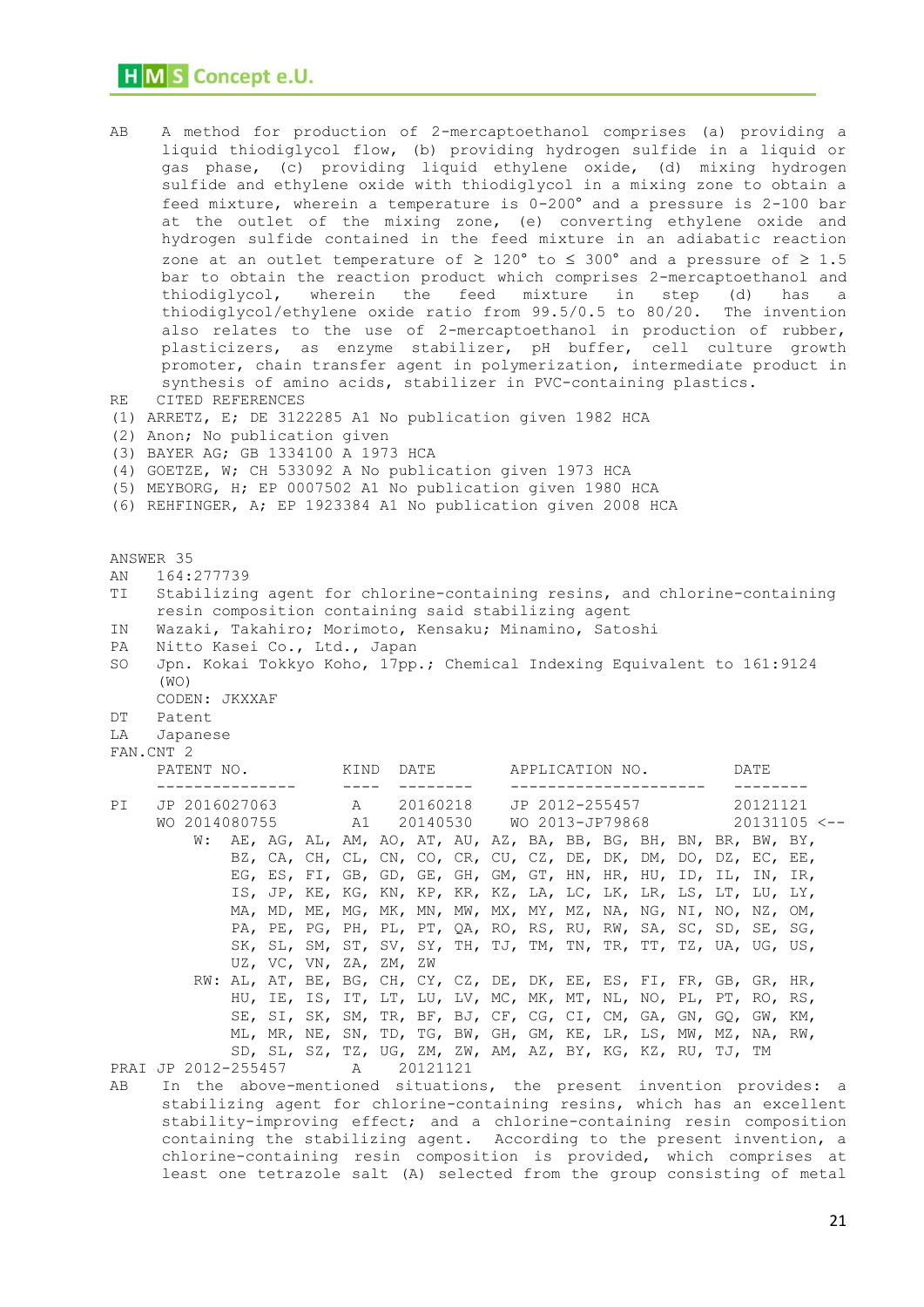salts of 5-amino-1H-tetrazole and hydrates of the metal salts, a perchlorate salt (B) and a chlorine-containing resin. ANSWER 36 AN 164:277711 TI High-temperature anti-aging modified PVC material for interior decoration and its preparation method IN Tang, Guangshun PA Wuhu Aidesen Automation Equipment Co., Ltd., Peop. Rep. China SO Faming Zhuanli Shenqing, 4pp. CODEN: CNXXEV DT Patent LA Chinese FAN.CNT 1 PATENT NO. KIND DATE APPLICATION NO. DATE --------------- ---- -------- --------------------- -------- PI CN 105255059 A 20160120 CN 2015-10762248 20151110 <-- PRAI CN 2015-10762248 20151110 AB The modified PVC material comprises PVC resin 80-100, zircon powder 4-6, graphite powder 2-4, carbon fiber 1-2, nano zinc oxide 1-2, Pr gallate 0.2-0.4, antioxidant 1010 0.1-0.2, UV absorber UV-531 0.1-0.2, calciumzinc stabilizer 2-3, epoxy soybean oil 5-10, tri-Bu acetylcitrate 20-30, oleamide 0.5-1 and modifier 5-10 weight parts. The modifier is prepared from acrylic acid 6-8, methylenebisacrylamide 0.1-0.15, potassium persulfate 0.2-0.4, nano alumina 3-5, diatomite 10-15, xanthan gum 1-2, silane coupling agent KH550 0.1-0.2 and water 80-100 weight parts by the steps of adding diatomite, xanthan gum, nano alumina and potassium persulfate to water, stirring at 50-60 °C for 0.5-1 h, then adding acrylic acid and methylenebisacrylamide, further stirring for 2-3 h, filtering, washing, fully drying, mixing with acrylic acid, methylenebisacrylamide and silane coupling agent KH550 at 100-120 °C for 10-15 min, cooling and grinding evenly. The modified PVC material is used for interior decoration, has good mech. properties, moisture absorption and humidity-controlling performance, can effectively improve the comfort of indoor environment, and also has good high-temperature aging resistance, high stability, long service life and great added value and practical value. ANSWER 37 AN 164:277681 TI Weathering-resistant flame-retardant polyvinyl chloride sheathed cable IN Li, Zhengxiang; Wang, Zhaolan; Liu, Qin PA Anhui Land Group Co., Ltd., Peop. Rep. China SO Faming Zhuanli Shenqing, 8pp. CODEN: CNXXEV

- DT Patent
- LA Chinese
- FAN.CNT 1
- 

| PATENT NO.            | K T N D | DATE.    | APPLICATION NO.  | DATE.                   |
|-----------------------|---------|----------|------------------|-------------------------|
|                       |         |          |                  |                         |
| PI CN 105255044       |         | 20160120 | CN 2015-10679531 | $20151016$ $\leftarrow$ |
| PRAI CN 2015-10679531 |         | 20151016 |                  |                         |

AB The cable sheath material is prepared from polyvinyl chloride 50-70, chlorinated polyethylene 5-20, styrene-butadiene block copolymer 5-10, hydroxyl-terminated polybutadiene 1-5, dodecafluoroheptyl methacrylate 5-  $12, \beta-(3,5-di-tert-butyl-4-hydroxyphenyl)$  propionic acid n-octadecyl alc. ester 3-12, modified montmorillonite 5-15, expansed graphite 3-15, zinc borate 2-10, nanoscale zinc hydroxy stannate 3-10, heat stabilizer 5-10, Bu stearate 0.5-2, cerium stearate 0.5-2, ethylene glycol dimethacrylate